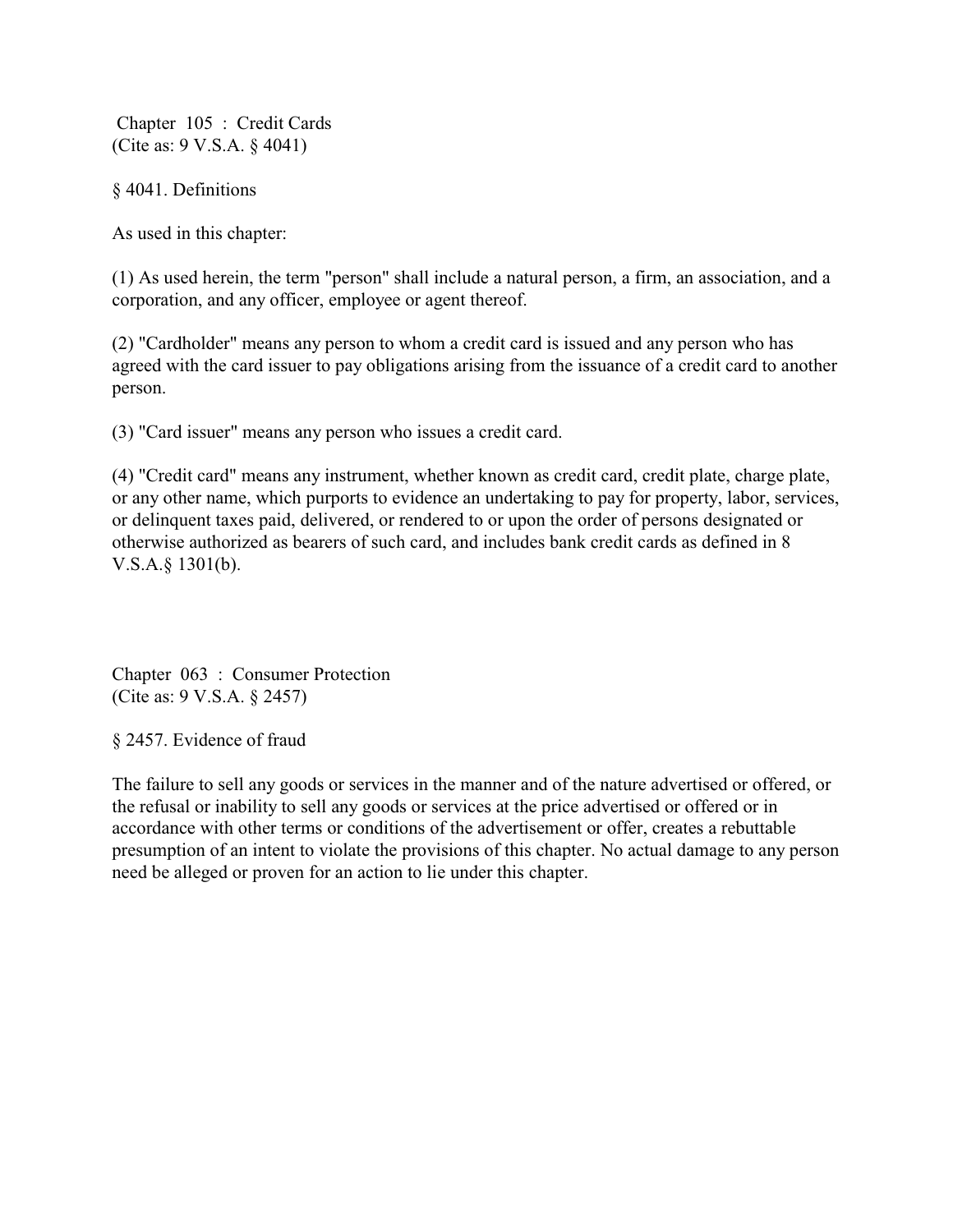# Fair Debt Collection Practices Act 15 USC §1692h

# **§ 809. Validation of debts**

(a) Notice of debt; contents

 Within five days after the initial communication with a consumer in connection with the collection of any debt, a debt collector shall, unless the following information is contained in the initial communication or the consumer has paid the debt, send the consumer a written notice containing --

(1) the amount of the debt;

(2) the name of the creditor to whom the debt is owed;

(3) a statement that unless the consumer, within thirty days after receipt of the notice, disputes the validity of the debt, or any portion thereof, the debt will be assumed to be valid by the debt collector;

(4) a statement that if the consumer notifies the debt collector in writing within the thirty-day period that the debt, or any portion thereof, is disputed, the debt collector will obtain verification of the debt or a copy of a judgment against the consumer and a copy of such verification or judgment will be mailed to the consumer by the debt collector; and

(5) a statement that, upon the consumer's written request within the thirty-day period, the debt collector will provide the consumer with the name and address of the original creditor, if different from the current creditor.

# (b) Disputed debts

 If the consumer notifies the debt collector in writing within the thirty-day period described in subsection (a) of this section that the debt, or any portion thereof, is disputed, or that the consumer requests the name and address of the original creditor, the debt collector shall cease collection of the debt, or any disputed portion thereof, until the debt collector obtains verification of the debt or a copy of a judgment, or the name and address of the original creditor, and a copy of such verification or judgment, or name and address of the original creditor, is mailed to the consumer by the debt collector. Collection activities and communications that do not otherwise violate this subchapter may continue during the 30-day period referred to in subsection (a) unless the consumer has notified the debt collector in writing that the debt, or any portion of the debt, is disputed or that the consumer requests the name and address of the original creditor. Any collection activities and communication during the 30-day period **may not overshadow** or be inconsistent with the disclosure of the consumer's right to dispute the debt or request the name and address of the original creditor.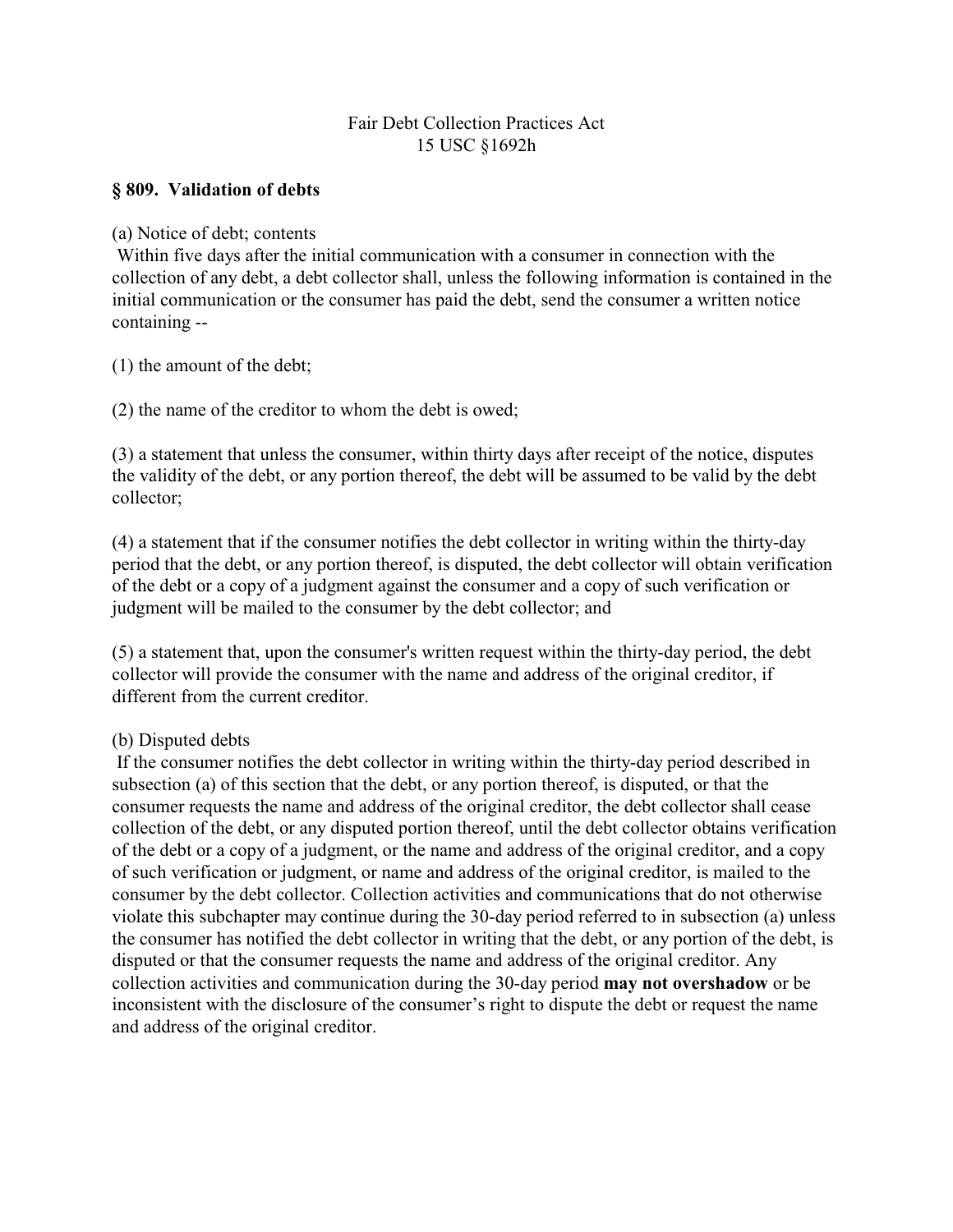# **EMPLOYER'S GUIDE TO TRUSTEE PROCESS AGAINST EARNINGS** A question and answer guide to complying with Vermont's wage garnishment laws

# Why do I have to cooperate in this process?

There may be times when you or your company may be owed money by someone else. If you go to Court and obtain a judgment, you are still not guaranteed payment. There are a number of legal tools available to assist you to recover your judgment debt from a Debtor who will not voluntarily pay you. One of them is Trustee Process Against Earnings. Just as you have this tool available to help you recover a judgment debt, the Creditor in this case has the right as well. In order to make the tool effective, Vermont law provides that an employer (Trustee) who does not cooperate in the process will be obligated to pay the entire debt owed by the Debtor to the Creditor. If you follow the steps required of you in this process, neither the Creditor nor the Debtor will have any legally enforceable claim against you.

# How do I comply with this process?

Vermont law imposes two requirements on you: First, you must disclose to the Court and the Creditor the amount of "disposable earnings" the Debtor is "compensated" by you each pay period. There is a "Trustee's Disclosure of Earnings" form that you have been provided with. You must: 1. Complete this form and have it notarized; 2. Send one copy to the Court; and, 3. Send one copy to the Plaintiff's attorney. This completed form must be received by the Court and the Plaintiff's attorney at least 3 days prior to the date of the hearing provided to you in the Notice of Hearing. In the alternative, you may attend the Court hearing described in the Hearing Notice you received and provide the disclosure by testimony in open court.

After the Court holds a hearing, the Creditor may be awarded a Trustee Process Order which requires you to withhold money from the Debtor's compensation each pay period and forward it to the Creditor's attorney. The order will have a date when withholding is to begin. If the date is "forthwith" or has already passed when it is served upon you, you must begin to withhold and transmit payments to the Creditor's attorney beginning with the next payment you make to the Debtor after you receive the Order. In the event there is any reason why payment is not being sent to the Creditor, such as: the debtor received no compensation or an amount below the threshold, the debtor is temporarily not working or any other reason why payment is not being sent, you should contact the Creditor's attorney to let them know why payment will not be received.

# How do I calculate the Debtor's "Disposable Earnings?"

Disposable earnings are those earnings the Debtor is entitled to receive after deduction of all amounts required by law to be withheld. Taxes, FICA and other prior garnishments, including child support, are required to be withheld. 401k contributions, medical insurance, charitable contributions, loan repayments, savings plans and other discretionary deductions are not. The Trustee is required to disclose the regular compensation which would be paid to the Debtor if they did not elect any voluntary deductions. If you are not clear as to whether one or more deductions are required, you should disclose the earnings after the deductions you are clear on and itemize the deductions you are not clear about.

The Trustee is required to disclose the average disposable earnings for each pay period. It is not sufficient for you to list the amount of the Debtor's hourly rate or yearly salary. If the Debtor is paid weekly, state the weekly disposable earnings, if they receive compensation which varies greatly (ie. \$100 one week, \$300 the next) you are required to average the Debtor's earnings. Generally averaging the last ten compensation periods is acceptable. You should provide a printout of the last ten compensation periods with your disclosure if this is the case. If the Debtor is a seasonal employee, you should disclose how much they are compensated on average during the season and the dates of the season they are likely to work. Failure to properly disclose the amount and frequency of the Debtor's disposable earnings may result in you being responsible for payment of the Debtor's entire debt to the Creditor.

# If I don't pay the Debtor wages or salary, must I still participate in this process?

Yes. If the debtor receives no compensation from you at all, you must still complete and return the forms with that response. Compensation is much more than wages or salary. If the Debtor receives commissions, payments for milk or other products, or any other regular payment, you must disclose this fact and the average compensation paid to the Court and the Creditor. If the Debtor works independently, but regularly for you, you must disclose this fact. For example, postal and newspaper carriers, subcontractors and delivery drivers all receive compensation which must be disclosed. If you are unsure about the meaning of the term "compensation" in this proceeding, you should seek legal advice. Failure to properly disclose your relationship with the debtor may result in you being liable for the Debtor's entire debt to the Creditor.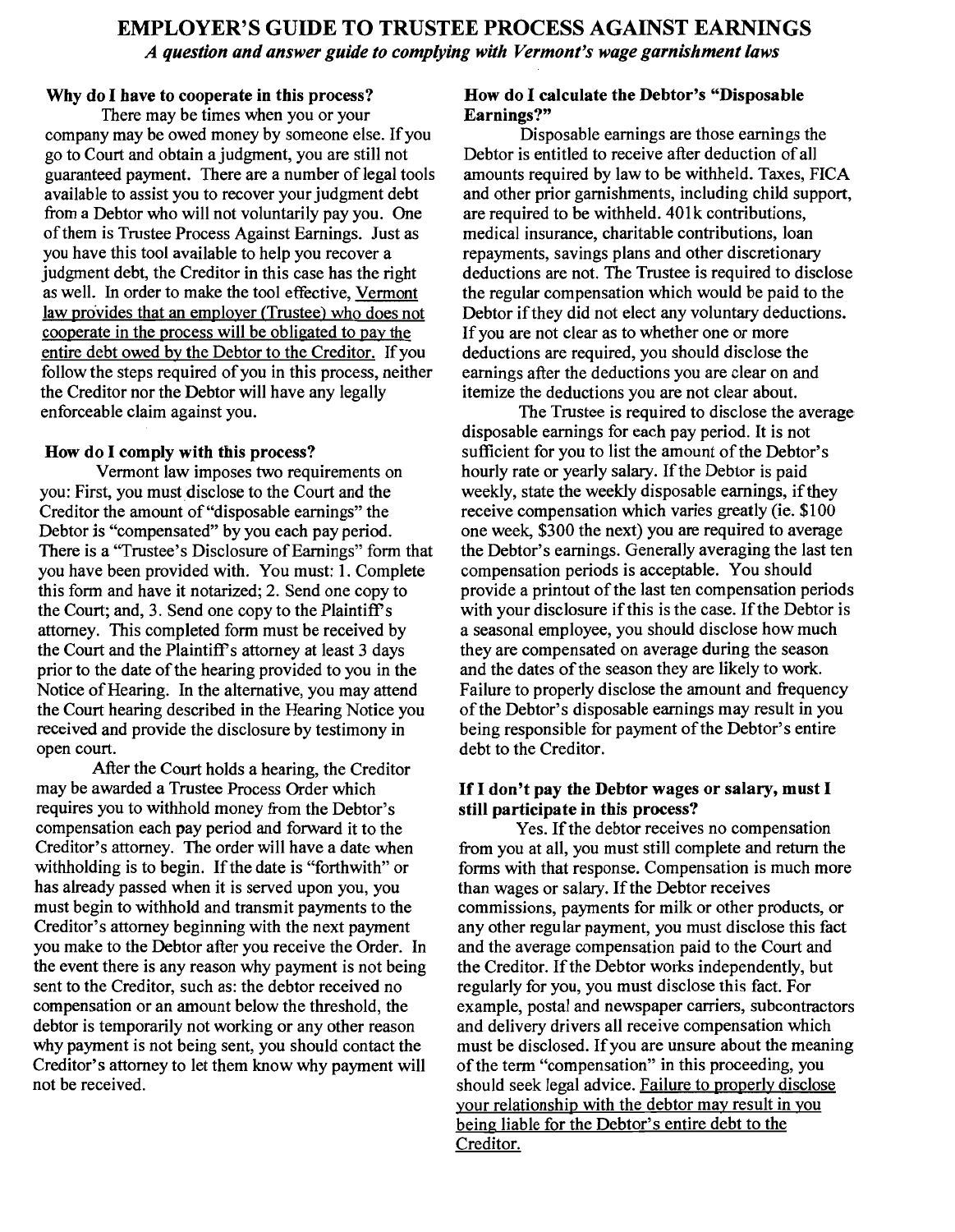## What if Debtor is temporarily out of work?

If the Debtor is temporarily out of work because of work slowdown, seasonal employment, disability or they are on worker's compensation, you should disclose this fact and state when you expect the Debtor will be able to return to work. You should also disclose the average amount of compensation they either received before absence from work or the amount you expect them to receive when they return.

If you have received a Trustee Process Order and the Debtor is out of work or no longer receiving compensation while on worker's compensation, or other disability insurance coverage, you should not withhold or transmit any of the Debtor's compensation. If a Debtor has retired and receives pension payments from you, you may be required to withhold and transmit funds under the Order.

# What if I receive more than one Trustee Process Order?

You must review the terms of each order and comply with its terms. Most Trustee Process Orders contain a provision that you must withhold the stated amount so long as the Debtor's earnings do not fall below a certain dollar amount or percentage of their disposable earnings. For example, certain Orders provide that enforcement of the Order may not cause the Debtor to lose more than 15% of their disposable earnings or drop below \$206.00 per week in earnings. Others provide for up to 25% withholding or a minimum threshold of \$154.00 per week in earnings. You should withhold the maximum amount you can withhold in compliance with the Orders, in the order that you have received them. For example, if a debtor begins with \$230.00 per week in disposable earnings and the first Creditor obtains an Order to withhold \$20.00 per week, that Order takes first precedence. If a later Order requires that the Trustee withhold \$40.00 per week and further provides that the threshold is \$154.00 per week or 25% of earnings, the Trustee should withhold and transmit on both the first and second Order until the terms of the first Order are violated when the first deduction is taken or the terms of the second Order are violated by the second deduction. A deduction which has been Ordered but cannot be taken by its terms waits in line until it can be taken, either because the Debtor's compensation increases or a prior Order is paid off and expires.

# How do I apply the threshold on the Trustee Process Order?

The amount of withholding in the Order is the maximum amount which is to be withheld. This is subject to a threshold which should be stated in the Trustee Process Order. There are usually two kinds of threshold, a percentage and a minimum amount. In the event a Debtor makes \$216.00 in a week, the Order requires withholding of \$20.00 per week, and the

Order states that \$206.00 per week is exempt, the Trustee should withhold and send \$10.00 to the Creditor. Thus, the Debtor is assured a minimum amount of \$206.00 per week in disposable earnings. In the event a Debtor makes \$300.00 in a week, the Order requires withholding of \$50.00 per week and the Order states that 85% of the wages are exempt, the Trustee should withhold \$45.00 and send it to the Creditor. If you are unsure about how to apply the threshold in a Trustee Process Order, you should seek legal advice.

# How long am I required to withhold and send payments to the Creditor?

You must continue to withhold and send payments to the Creditor until you are instructed by the Creditor to stop. Because the Creditor is entitled to recover interest, service fees and other expenses on an unsatisfied judgment in Vermont, the actual amount of payments may significantly exceed the amount of the judgment disclosed to you in the process. If you are unclear as to whether you should continue to withhold and send money to the Creditor, you should contact the Creditor's attorney.

# What if the Debtor stops working for me then is rehired later?

If the same person who was previously subject to a Trustee Process Order returns to work for you, the same Order is in effect and requires that you immediately begin to withhold earnings and send them to the Plaintiff's attorney. You should contact the Plaintiff's attorney's office to let them know that the person has returned to work for you and confirm that the judgment debt has not been satisfied or otherwise discharged.

# What if I still have questions?

You can call your attorney and they can assist you in complying with the laws concerning wage garnishment. This firm represents creditors seeking Trustee Process in this case and cannot represent you in connection with this proceeding. However, we would be happy to answer any of your questions concerning the proper way to complete the Trustee's Disclosure or deduct and remit payments from the Debtor's earnings.

Mail the Disclosure Form and Payments to:

Bauer, Gravel, Farnham  $P^{\circ}$  Box 33<br>No. Hero,  $V$ T 05474

> Burlington: 802-863-5538 North Hero: 802-372-5770

CBauer, Gravel, Farnham, , North Hero, Colchester,

Vermont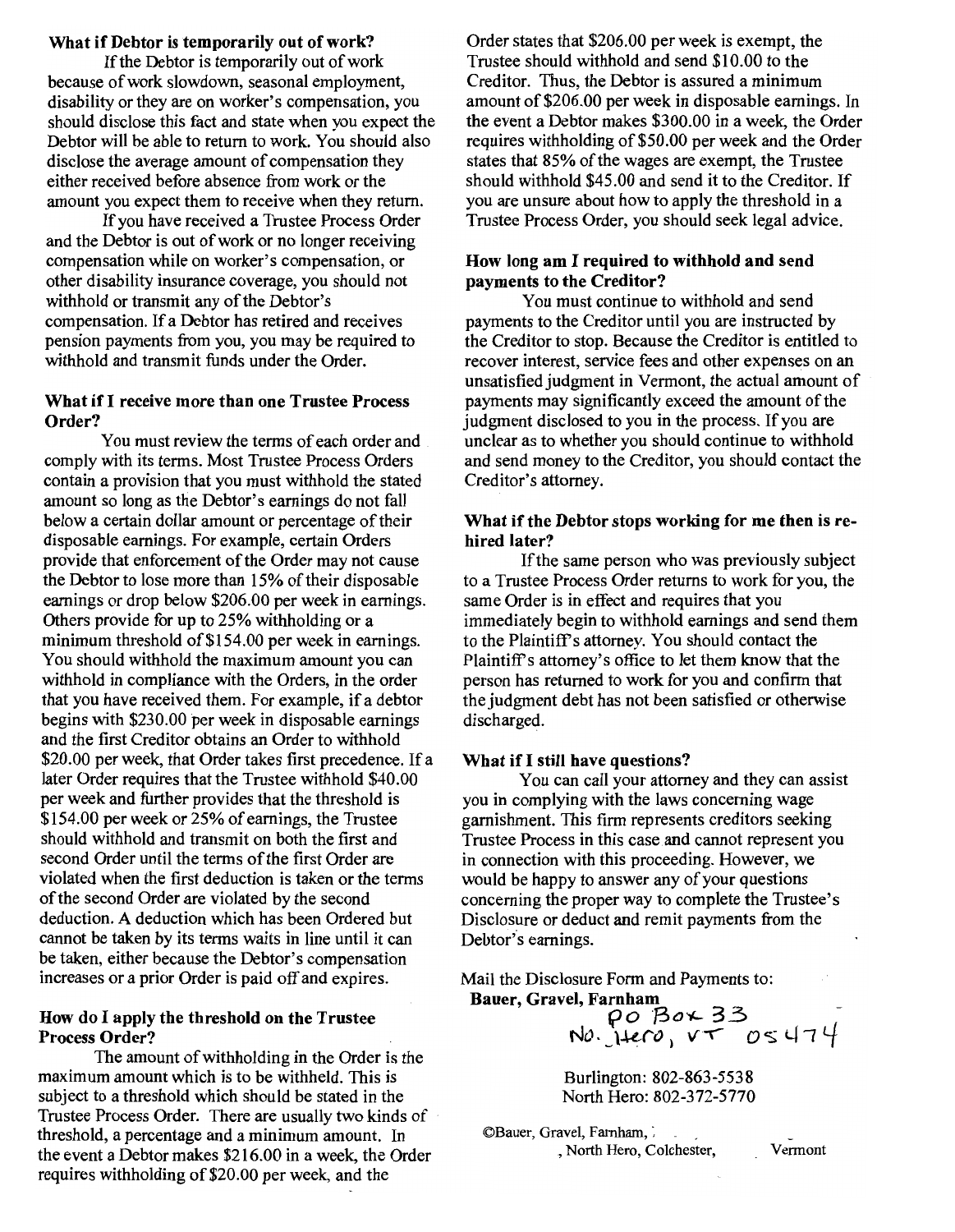|                                                                                            | Form No. 502<br>Writ of Execution |                                                                                    |       |                                                 |                                                                                                                                                                                                                                                                                    |          |            | OF VERMONT                                                                                  |                      |                          |                                       |            |    |                      |       |                                               |
|--------------------------------------------------------------------------------------------|-----------------------------------|------------------------------------------------------------------------------------|-------|-------------------------------------------------|------------------------------------------------------------------------------------------------------------------------------------------------------------------------------------------------------------------------------------------------------------------------------------|----------|------------|---------------------------------------------------------------------------------------------|----------------------|--------------------------|---------------------------------------|------------|----|----------------------|-------|-----------------------------------------------|
| Court                                                                                      |                                   | Vermont Small Claims                                                               |       |                                                 |                                                                                                                                                                                                                                                                                    |          |            | <b>FEEURN TO COURT CLERK</b><br>Windsor                                                     |                      |                          |                                       | Docket No. |    |                      | Wrsc  |                                               |
|                                                                                            |                                   | To any sheriff or constable within the state:                                      |       |                                                 |                                                                                                                                                                                                                                                                                    |          |            |                                                                                             |                      |                          |                                       |            |    |                      |       |                                               |
|                                                                                            |                                   | Plaintiff (Address and Telephone No.)<br>P.O. Box 607<br>Burlington, Vermont 05402 |       |                                                 | c/o Bauer, Gravel, Farnham, Nuovo, Parker & Lang                                                                                                                                                                                                                                   |          |            | V.                                                                                          |                      |                          | Defendant (Address and Telephone No.) |            |    |                      |       |                                               |
| I.                                                                                         | On                                | Date<br>May 6, 2009                                                                |       |                                                 | this action in the amount of:                                                                                                                                                                                                                                                      |          |            | , the plaintiff recovered judgment in the county and court named above against defendant in |                      |                          |                                       |            |    |                      |       |                                               |
|                                                                                            | \$ Damages                        | \$541.65                                                                           | $(+)$ | <b>S</b> Interest                               | \$264.98                                                                                                                                                                                                                                                                           | $^{(+)}$ | S Costs    | \$179.40                                                                                    | $^{(+)}$             |                          | <b>\$</b> Attorney Fees<br>\$.00      | $($ = $)$  | \$ | \$986.03             |       | Judgment                                      |
| II.<br>(a)                                                                                 |                                   | accumulation of post-judgment sheriff's costs.                                     |       |                                                 | This paragraph is applicable only if there has been post judgment activity, either a partial payment or the                                                                                                                                                                        |          |            |                                                                                             |                      |                          |                                       | $(+)$      | \$ | 180.19<br>130.86     |       | Costs & Int.                                  |
| (b)                                                                                        | On                                | Date                                                                               |       |                                                 |                                                                                                                                                                                                                                                                                    |          |            | , the defendant partially satisfied this judgment by paying                                 |                      |                          |                                       | $(\cdot)$  | S  |                      | \$.00 | Partial Payment                               |
| (c)                                                                                        |                                   |                                                                                    |       |                                                 |                                                                                                                                                                                                                                                                                    |          |            |                                                                                             |                      |                          |                                       | $($ - $)$  |    | 1297.08              |       | Balance still due<br>plaintiff                |
| Date                                                                                       |                                   | 11 18 10                                                                           |       |                                                 | thereof in money the balance of the judgment together with<br>date of partial payment to and including the date of satisfaction, and therefore also satisfy yourself of your own fees, and make return<br>of this writ with your doings thereon within 60 days of the date hereof. |          |            | lerk                                                                                        |                      | .24                      | $\mathcal{H}$                         |            |    |                      |       | Interest per day from the date of judgment or |
| Attorney for Plaintiff<br>Indorsement of Attorneys of Record by<br>Clerk (12 V.S.A. §2682) |                                   |                                                                                    |       | Attorney for Defendant<br>Bauer, Gravel, Famham |                                                                                                                                                                                                                                                                                    |          |            |                                                                                             | Date Returned to Ct. |                          |                                       |            |    |                      |       |                                               |
|                                                                                            |                                   |                                                                                    |       |                                                 |                                                                                                                                                                                                                                                                                    |          |            |                                                                                             |                      |                          |                                       |            |    |                      |       |                                               |
| At                                                                                         | Street                            |                                                                                    |       |                                                 | <b>RETURN OF SERVICE</b><br>County<br>Town/City                                                                                                                                                                                                                                    |          |            |                                                                                             |                      |                          |                                       | Date       |    |                      |       |                                               |
| Miles                                                                                      |                                   | \$ Amount                                                                          | $(+)$ | \$ Service                                      | I visited the above named defendant and demanded payment of the judgment;<br>$^{(+)}$                                                                                                                                                                                              |          | \$ Postage | $(+)$                                                                                       |                      | <b>Assisting Officer</b> | $(+)$                                 | Other      |    | $(\bullet)$          |       | \$ Bill of Fees                               |
|                                                                                            |                                   |                                                                                    |       |                                                 |                                                                                                                                                                                                                                                                                    |          |            |                                                                                             |                      |                          |                                       |            |    | $^{(+)}$             |       | Interest from $\scriptstyle\rm II$            |
|                                                                                            | Comments                          |                                                                                    |       |                                                 |                                                                                                                                                                                                                                                                                    |          |            |                                                                                             |                      |                          |                                       |            |    | $^{(+)}$             |       | Balance from I or II<br>\$1,244.97            |
|                                                                                            |                                   |                                                                                    |       |                                                 |                                                                                                                                                                                                                                                                                    |          |            |                                                                                             |                      |                          |                                       |            |    | $($ = $)$            |       | <b>Total Due</b>                              |
|                                                                                            |                                   |                                                                                    |       |                                                 | The above named defendant (failed to satisfy) (satisfied) said execution in (full)(part) by paying                                                                                                                                                                                 |          |            |                                                                                             |                      |                          |                                       |            |    | $\left(\cdot\right)$ |       | Payment                                       |
|                                                                                            |                                   |                                                                                    |       |                                                 | I returned the original Writ of Execution to the above named (plaintiff)(Court of issue):                                                                                                                                                                                          |          |            |                                                                                             |                      |                          |                                       |            |    | $($ =)               |       | <b>Outstanding Balance</b>                    |
|                                                                                            | \$ Amount                         |                                                                                    |       |                                                 | Check No.                                                                                                                                                                                                                                                                          |          |            | Date                                                                                        |                      |                          |                                       |            |    |                      |       |                                               |
|                                                                                            | Deputy Sheriff                    |                                                                                    |       |                                                 |                                                                                                                                                                                                                                                                                    |          |            |                                                                                             |                      |                          |                                       |            |    |                      |       | R 3M 7/96 Quad Set 25 per pad                 |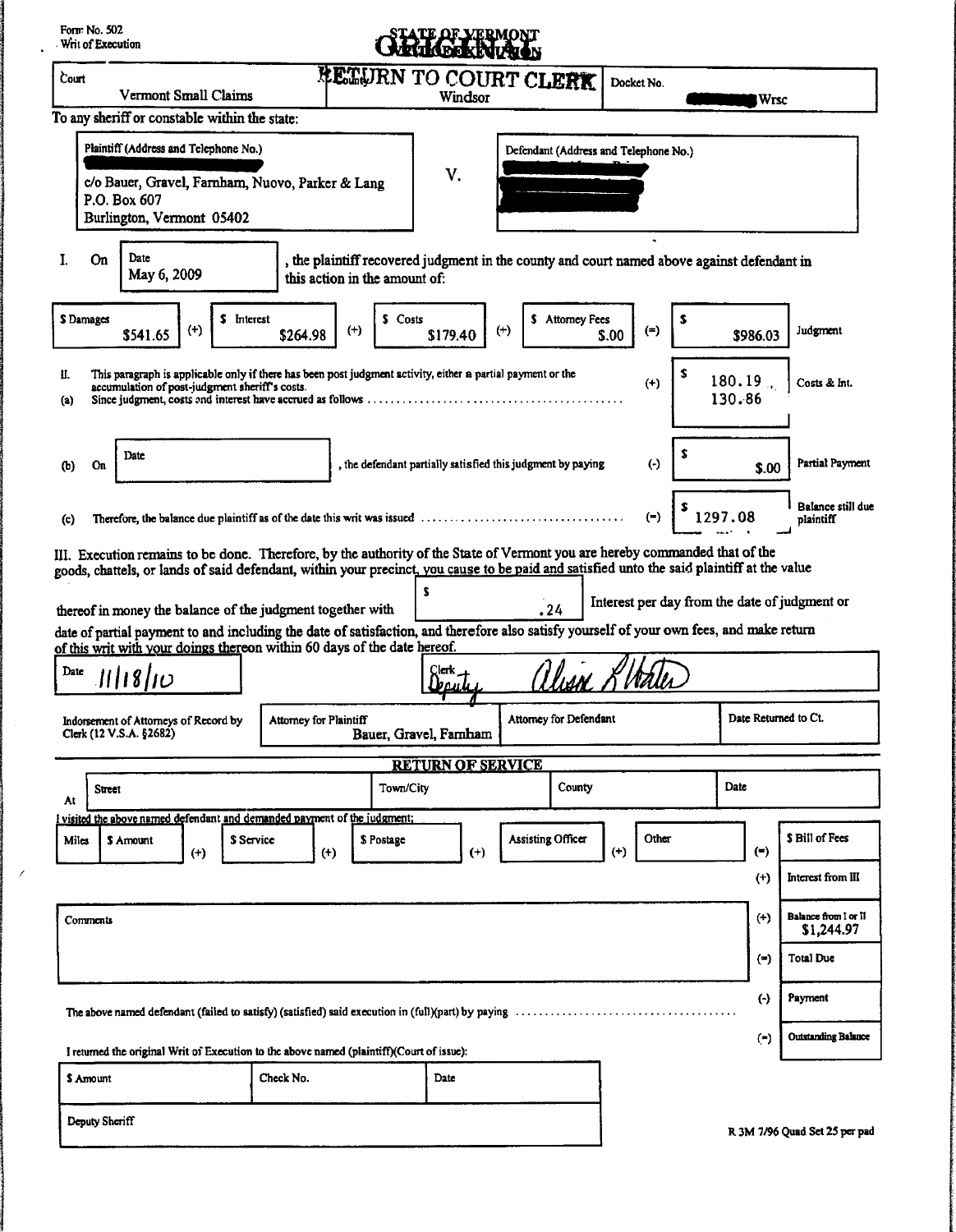# STATE OF VERMONT<br>WRIT OF EXECUTION

| Form No, 502<br>Writ of Execution                                                                                                                                                                                                                                                                                                                      |                                                                                                                               | <b>STATE OF VERMONT</b><br>WRIT OF EXECUTION                                  |                           |                                                |
|--------------------------------------------------------------------------------------------------------------------------------------------------------------------------------------------------------------------------------------------------------------------------------------------------------------------------------------------------------|-------------------------------------------------------------------------------------------------------------------------------|-------------------------------------------------------------------------------|---------------------------|------------------------------------------------|
| Court                                                                                                                                                                                                                                                                                                                                                  | County                                                                                                                        |                                                                               |                           |                                                |
| Small Claims                                                                                                                                                                                                                                                                                                                                           | Chittenden                                                                                                                    |                                                                               |                           | CnSc                                           |
| To any sheriff or constable within the state:                                                                                                                                                                                                                                                                                                          |                                                                                                                               |                                                                               |                           |                                                |
| intiff (Address and Telephone No.)                                                                                                                                                                                                                                                                                                                     |                                                                                                                               | Defendant (Address and Telephone No.)                                         |                           |                                                |
|                                                                                                                                                                                                                                                                                                                                                        |                                                                                                                               |                                                                               |                           |                                                |
|                                                                                                                                                                                                                                                                                                                                                        |                                                                                                                               |                                                                               |                           |                                                |
| Date<br>I.<br>On<br>10/2/15                                                                                                                                                                                                                                                                                                                            | , the plaintiff recovered judgement in the county and court named above against defendant in<br>this action in the amount of: |                                                                               |                           |                                                |
| \$<br>\$<br>Damages                                                                                                                                                                                                                                                                                                                                    | Costs<br><b>Interest</b>                                                                                                      | <b>Attorney Fees</b>                                                          |                           |                                                |
| 129.46<br>1,581.00<br>$^{(+)}$                                                                                                                                                                                                                                                                                                                         | 173.62<br>$(+)$                                                                                                               | 0<br>$^{(+)}$                                                                 | 1,884.08<br>$(=)$         | Judgement                                      |
| II. This paragraph is applicable only if there has been post-judgement activity either a partial payment or the state of the state of the state of the state of the state of the state of the state of the state of the state<br>accumulation of post-judgement sheriff's costs.<br>(a) Since judgement, costs and interest have accrued as follows: . |                                                                                                                               |                                                                               | S<br>$^{(+)}$             | 65.00<br>costs<br>Costs & Int.                 |
|                                                                                                                                                                                                                                                                                                                                                        |                                                                                                                               | DEC 2 2 2015                                                                  |                           | 46.73<br>interest                              |
| Date<br>On<br>(b)                                                                                                                                                                                                                                                                                                                                      |                                                                                                                               | the defendant partially satisfied this judgement by paying<br>CHITTENDEN UNIT | S<br>$(\cdot)$            | $-0-$<br><b>Partial Payment</b>                |
|                                                                                                                                                                                                                                                                                                                                                        |                                                                                                                               |                                                                               | 1,995.81<br>$(=)$         | Balance still due<br>Plaintiff                 |
| (c)<br>Execution remains to be done. Therefore, by the authority of the State of Vermont you are hereby commanded that of the<br>Ш.                                                                                                                                                                                                                    | Therefore, the balance due plaintiff as of the date this writ was issued                                                      |                                                                               |                           |                                                |
| goods, chattels, or lands of said defendant, within your precinct, you cause to be paid and satisfied unto the said plaintiff at the value                                                                                                                                                                                                             |                                                                                                                               |                                                                               |                           |                                                |
| thereof in money the balance of the judgment together with                                                                                                                                                                                                                                                                                             |                                                                                                                               |                                                                               |                           | interest per day from the date of judgement or |
| date of partial payment to and including the date of satisfaction, and therefore also satisfy yourself of your own fees, and make return                                                                                                                                                                                                               |                                                                                                                               | .58                                                                           |                           |                                                |
| of this writ with your doings thereon within 60 days from the date hereof.                                                                                                                                                                                                                                                                             |                                                                                                                               |                                                                               |                           |                                                |
| Date<br>12/22/15                                                                                                                                                                                                                                                                                                                                       |                                                                                                                               | Clerk<br><u>\U}'</u>                                                          | <u>CH Operations Men.</u> |                                                |
| Indorsement of Attorneys of Record by<br>Clerk (12 V.S.A. §2682)                                                                                                                                                                                                                                                                                       | Attorney for Plaintiff.<br>Pro Se                                                                                             | Attorney for Defendant<br>N.A.                                                |                           | Date Returned to Ct.                           |
|                                                                                                                                                                                                                                                                                                                                                        |                                                                                                                               |                                                                               |                           |                                                |
|                                                                                                                                                                                                                                                                                                                                                        |                                                                                                                               | RETURN OF SERVICE                                                             |                           |                                                |
| <b>Street</b><br>At                                                                                                                                                                                                                                                                                                                                    | Town/City                                                                                                                     | County                                                                        |                           | Date                                           |
| I visited the above named defendant and demanded payment of the judgement;<br>\$ Service<br>\$ Amount<br>Miles                                                                                                                                                                                                                                         | \$ Postage                                                                                                                    | <b>Assisting Officer</b>                                                      | Other                     | \$ Bill of Fees                                |
| $(+)$                                                                                                                                                                                                                                                                                                                                                  | $^{(+)}$                                                                                                                      | $^{(+)}$                                                                      | $^{(+)}$                  | $(=)$                                          |
|                                                                                                                                                                                                                                                                                                                                                        |                                                                                                                               |                                                                               |                           | Interest from III<br>$^{(+)}$                  |
| Comments                                                                                                                                                                                                                                                                                                                                               |                                                                                                                               |                                                                               |                           | Balance from I or II                           |
|                                                                                                                                                                                                                                                                                                                                                        | $\sim$ .                                                                                                                      |                                                                               |                           | $^{(+)}$<br><b>Total Due</b>                   |
| The above named defendant (failed to satisfy) (satisfied) said execution in (full) (part) by paying $\dots \dots \dots$                                                                                                                                                                                                                                |                                                                                                                               |                                                                               |                           | $(=)$<br>Payment<br>$(\cdot)$                  |
|                                                                                                                                                                                                                                                                                                                                                        |                                                                                                                               |                                                                               |                           | Outstanding Balance                            |
| I returned the original Writ of Execution to the above named (plaintiff) (Court of issue):<br>\$ Amount                                                                                                                                                                                                                                                | Check No.                                                                                                                     | Date                                                                          |                           | $(=)$                                          |
|                                                                                                                                                                                                                                                                                                                                                        |                                                                                                                               |                                                                               |                           |                                                |
| Deputy Sheriff                                                                                                                                                                                                                                                                                                                                         |                                                                                                                               |                                                                               |                           | R 3M 7/96 Quad Set 25 per pad                  |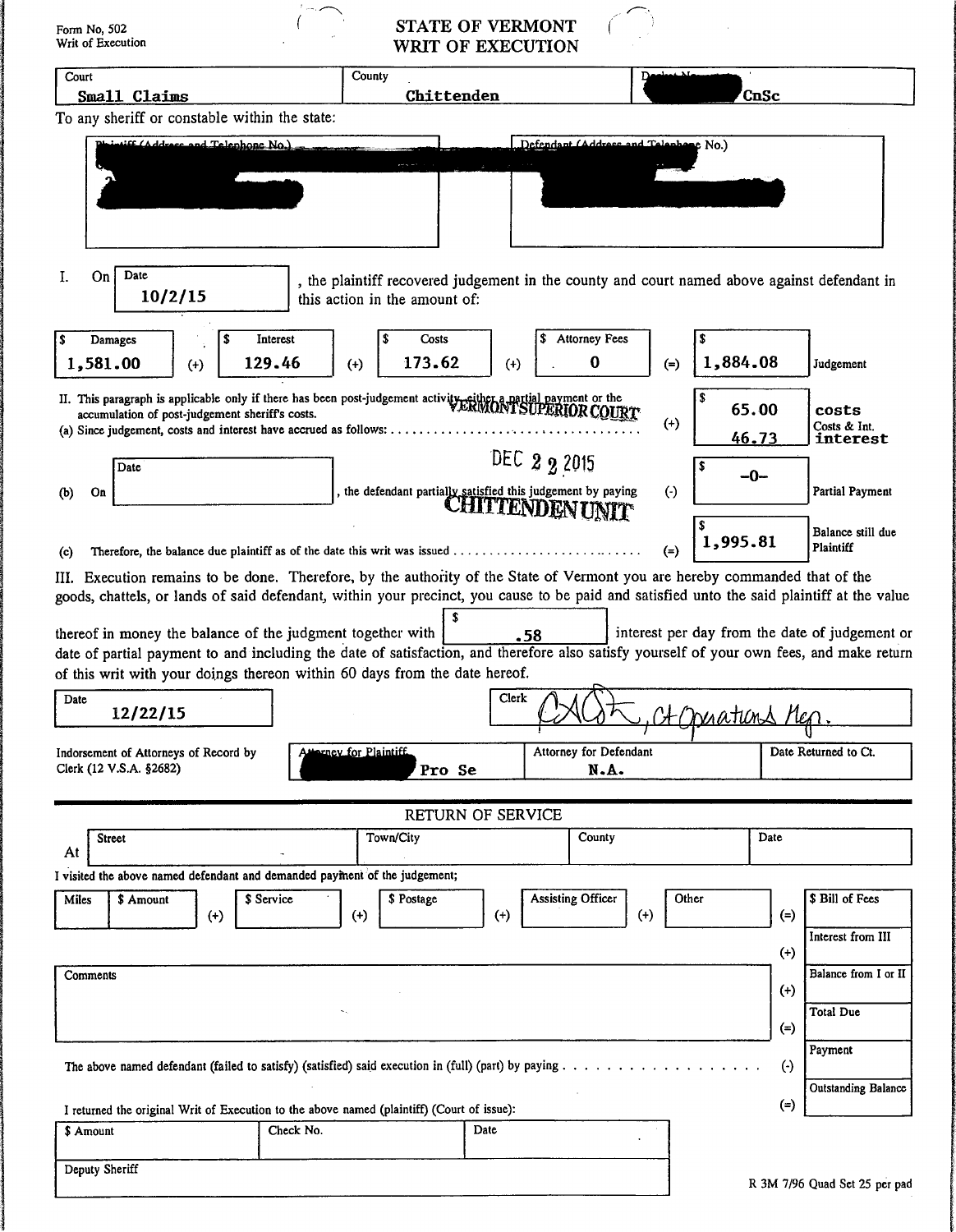# Alan Bjerke

February 10, 2016

Gary Viens House Judiciary Committee 115 State Street Montpelier, VT 05633-5301

 $Re:$ **Vermont General Interest Statute** 

# Dear Gary,

I understand that earlier this year all members of your committee received an e-mail from Patricia Sabalis concerning the rate of interest that accrues on Vermont Court Judgments. I have reviewed it and would appreciate a moment of your time to address the arguments she raised.

To give you some background on my perspective: I have been an attorney in Vermont for over 20 years, and served in the Vermont House for 3 terms in the 90's. The bulk of my legal practice has been in the civil arena, where I have represented consumer credit debtors and creditors, landlords, tenants, banks, insurance companies and the like. I am also a landlord and own a small business which purchases distressed debts, which I will address in more detail below.

With respect to Ms. Sabalis' e-mail, I would first point out that her math is wrong, and her example misleading. The root of her math problem is that her illustration of post-judgment interest accrual in Vermont is calculated using the *compound method*, when in fact it is calculated using the *actuarial* also known as the *simple method*. There is an significant difference between the two methods, which I hope the following example will help illustrate.

If someone owes you \$1,000 for unpaid rent, lost wages or refusing to pay back money you lent them, you have up to 6 years to sue them in small claims court. If after  $3\frac{1}{2}$  years they still refuse to pay you, you must file a complaint with the court, pay a court filing fee and probably by the end of the fourth year you might get a judgment for \$1,480, which includes the original \$1,000 debt and pre-judgment interest at the rate of \$120/yr. Vermont law does not provide for interest at the rate of 12% on the \$1,480 Judgment amount as Ms Sabalis suggests, but only an additional \$120 each year after Judgment. So for the first year after obtaining the Judgment, the actual effective rate of interest which accrues on your \$1,480 judgment is only 8%. (\$120/\$1,480)

Furthermore, in Ms. Sabalis' e-mail, she claims that 4 years of interest on a \$2,000 Judgment would be \$1,147. Even if the Judgment in her example consisted of only principal and no prejudgment interest, the interest would only be \$960. Using my example from above, after four years, the \$1,480 Judgment would accrue additional interest of another \$480 for a total of \$1,960. The effective interest rate on the balance owed you at that time would be around 6%. (\$120/\$1,960) So while I understand that the 12% rate may appear high at first glance, it is not nearly that high in actual practice with all aspects of the law being considered.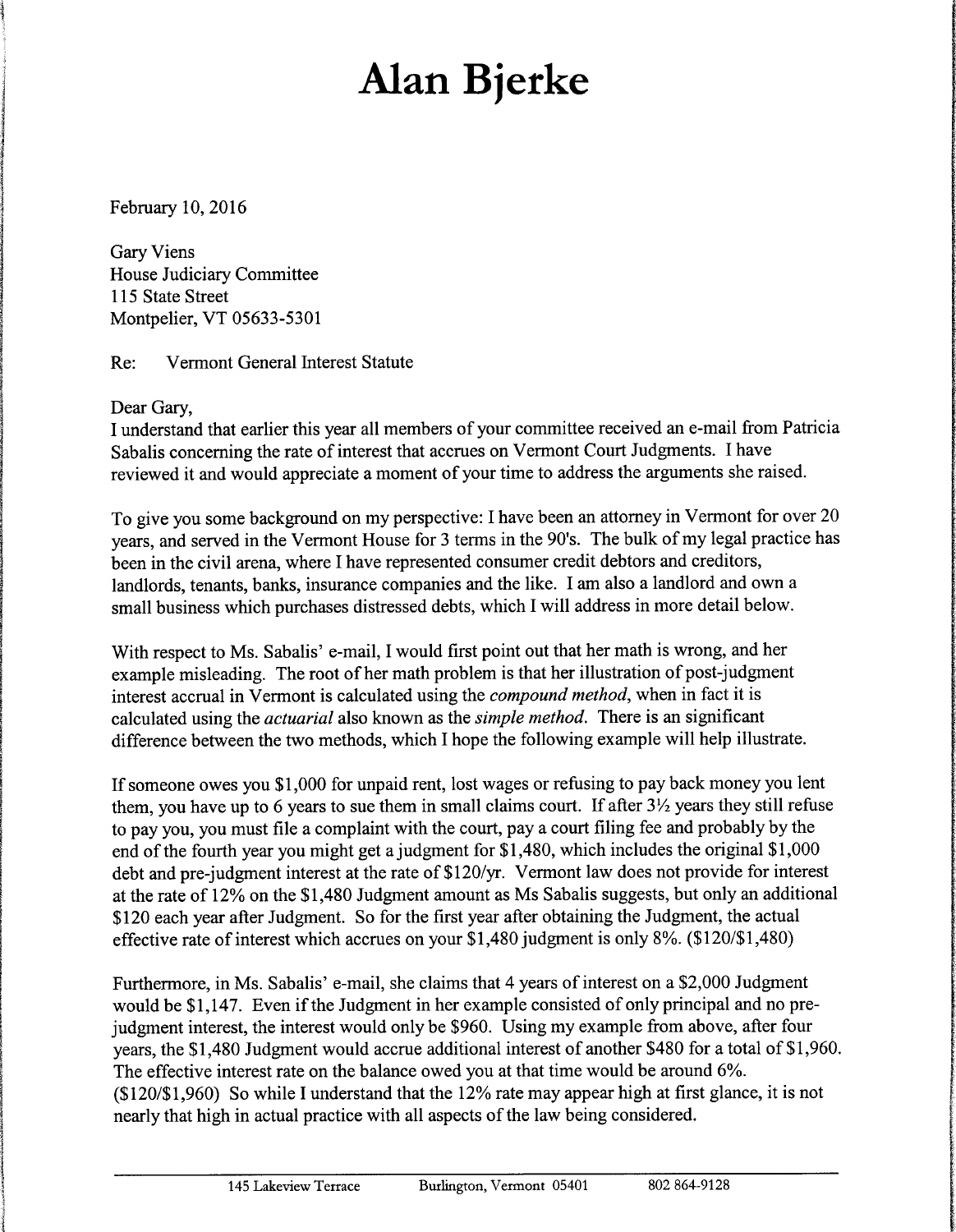The second issue relates to Ms. Sabalis' claim that the rate of interest on Judgments in Vermont is unfairly high because "it is very rare to receive a 12% return on investment these days . ." I disagree.

The time value of money arises from several factors: One is the opportunity cost, or how much money could I save on an interest bearing obligation or make on an income yielding investment if I could apply the money owed me to it. Another is how much risk is being taken in connection with an investment, such as it secured like a mortgage or unsecured like a credit card. Finally there is the issue of liquidity: can I sell the investment and get cash out at anytime, or am I locked into the investment for a long (and possibly infinite) time.

An unpaid Judgment such as described by Ms Sabalis is best characterized as an involuntary loan from the creditor to the debtor. It is unsecured, meaning that it is the first debt discharged in a bankruptcy. And as the holder of a Judgement Order, you have little if any control over when it will be repaid. I can't imagine any sane creditor wouldn't rather have the money (or even just a portion of it) instead of the unsatisfied Judgment accruing interest.

As a landlord, I can tell you that all of my real estate rental investments generate more than 12% and I wouldn't consider an investment that is only projected to generate less than that, because there are ample opportunities to invest in properties that do. In addition, my real estate investments are 100% secured by real estate and can be liquidated at any time.

As a purchaser of distressed debts, my company invests in delinquent tax liens sold by municipalities dealing with unpaid property tax bills. The purchaser at a tax sale receives 12% per year on the money they pay to the town and the lien is secured by the underlying real estate. If the taxpayer doesn't redeem within a year, the town gives me a deed to the property. Is it an investment that is so rare and profitable that people line up to make it? Not hardly. Of the last three tax sales I attended: At two, I was the only bidder and at the other, two of us showed up for two properties that were for sale and each took one.

I believe that the current post-judgment interest statute is fair, reasonable, simple to administer and provides an appropriate incentive for debtors to satisfy Judgments against them, without assessing an unduly burdensome penalty for non-compliance.

Thank you for taking the time to review this letter. If I could be of any assistance to you or provide testimony to help you in understanding this issue, please do not hesitate to contact me.

Sincerely Yours,

Alan Bjerke, Esq. Alanb72@aol.com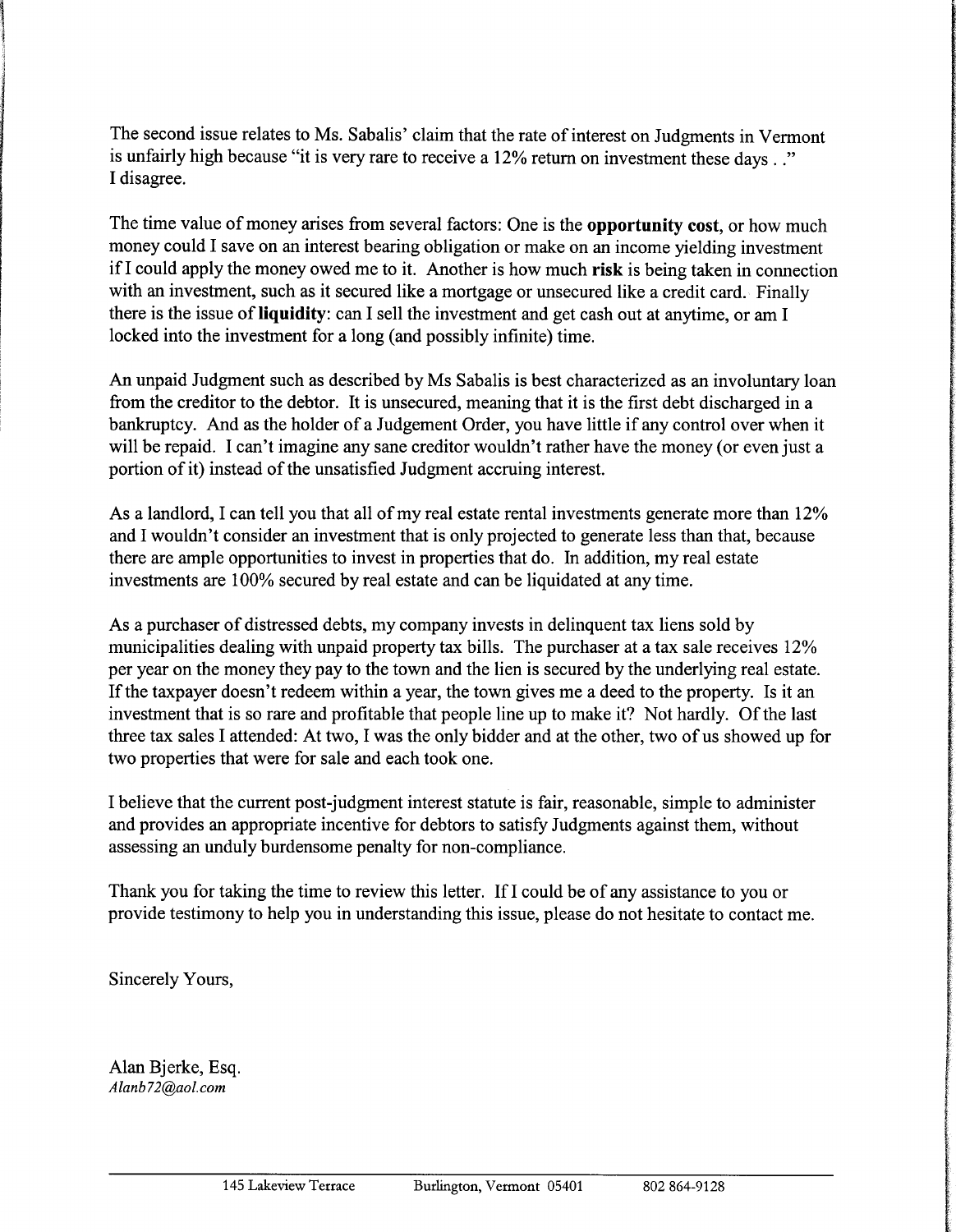

# What We'll Talk About:

Budgeting for Beginners How does Credit Work? It's all in the Math – The True Cost of Credit Smart vs. Expensive Uses of Credit The Benefits of Good Credit The Burdens of Bad Credit What to do if you get behind Protecting your Credit

### **Budgeting for Beginners** Why do I care about Budgeting?

- Money only comes from 3 places
	- What you earn
	- What you have saved or been given – What someone will lend you
- Debt only comes from 3 places
	- Current Consumption
	- Past Obligations
	- Future Savings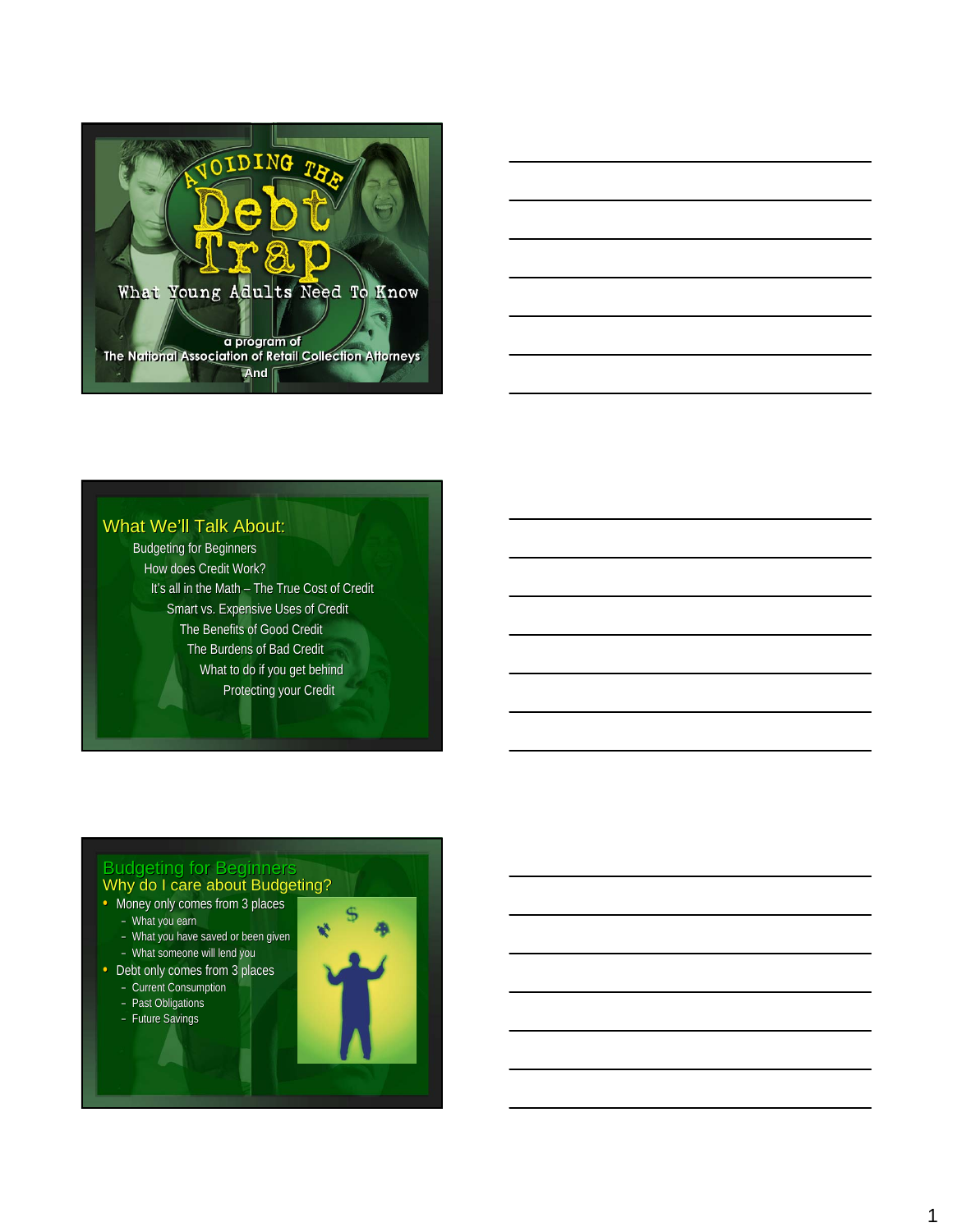

# **Budgeting for Beginners** Typical Middle Age Budget

| <b>Monthly Earnings:</b> | \$4,000                   |  |
|--------------------------|---------------------------|--|
| <b>Monthly Expenses:</b> |                           |  |
| - Rent/Mortgage          | \$1,500                   |  |
| - Utilities              | \$400                     |  |
| $-$ Food                 | \$800                     |  |
| - Transportation         | \$400                     |  |
| - Debt Payments          | \$500                     |  |
| $-$ Other                | \$150                     |  |
| - Savings                | \$250                     |  |
|                          | Total \$4,000             |  |
|                          |                           |  |
|                          | <b>Savings</b><br>\$5,000 |  |
|                          |                           |  |

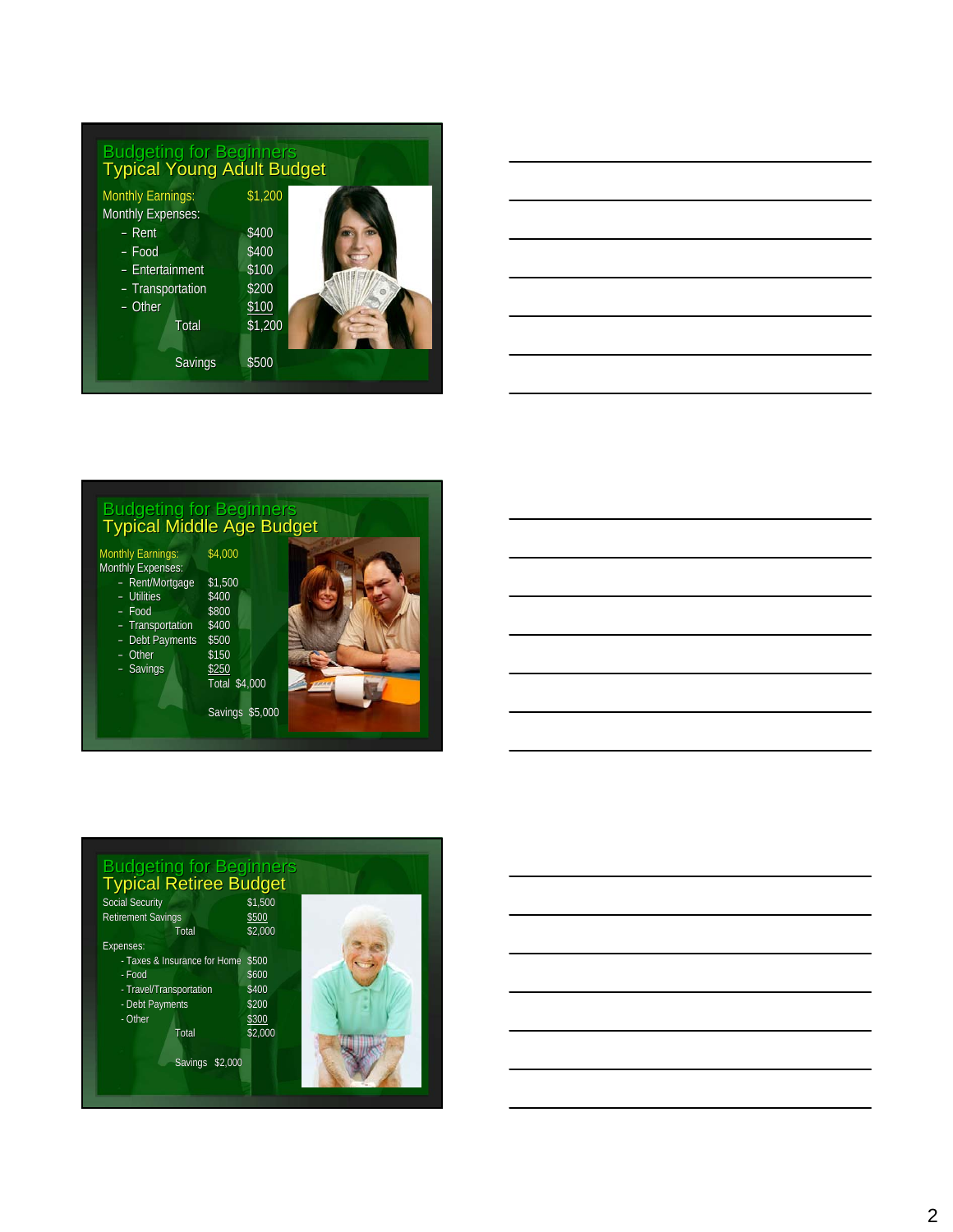# How does Credit Work? Credit Back Then

*"Buy it used, wear it out, Buy it used, wear it pay with cash or do without pay with cash or do without"* Signature loans – **Small Loan Companies** Rent to Own Mortgage Lending – 15 years, 20% down 15 years, 20% down



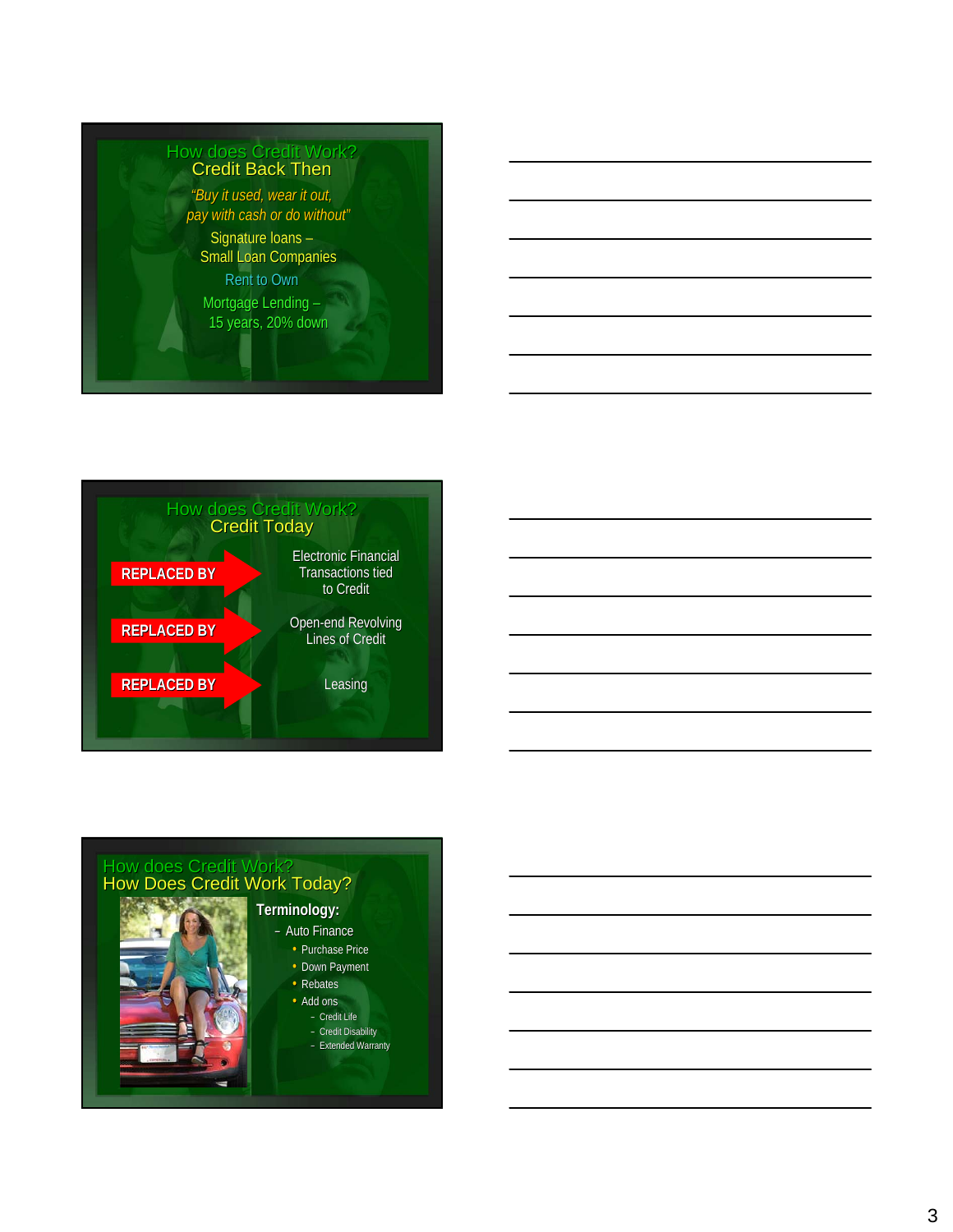## How does Credit Work? How Does Credit Work Today?

## **Terminology (cont.) Terminology (cont.)**

- Revolving Line of Credit (Credit Card)
	- Charge Now, Pay When Billed
	- Credit Limit<br>• Grace Period
	-
	- "Fixed Rate"
	- Teaser Rate
	- Default Interest Rate
	- Universal Default
	- Rejection of Change in Terms

# How does Credit Wo **Alternative Finance Options PAYDAY LOANS**

High Fee, Short term borrowing

# **PAWN SHOP**

Sell \$300 item for \$75 Buy back for \$150 After 60 days, they own it

# **RENT TO OWN**

Weekly Rental, no future obligation, eventual ownership, available to those w/ poor credit.<br>• \$1,000 couch, \$25/week  $36$  months = \$3,600 final cost

It's all in the Math – The True Cost of Credit<br>**The Miracle of Compounding Interest** Interest for past period is added to the basis for calculating interest for next period:

> **Year 1:** \$100 @ 10% + \$10 = \$110 Year 2: \$110 @ 10% + \$11 = \$121 **Year 3: \$121 @ 10% + \$12 = \$133** Year 4: \$133 @ 10% + \$13 = \$146 Year 5: \$146 @ 10% + \$15 = \$161

> > **Vs. Simple Interest = \$150**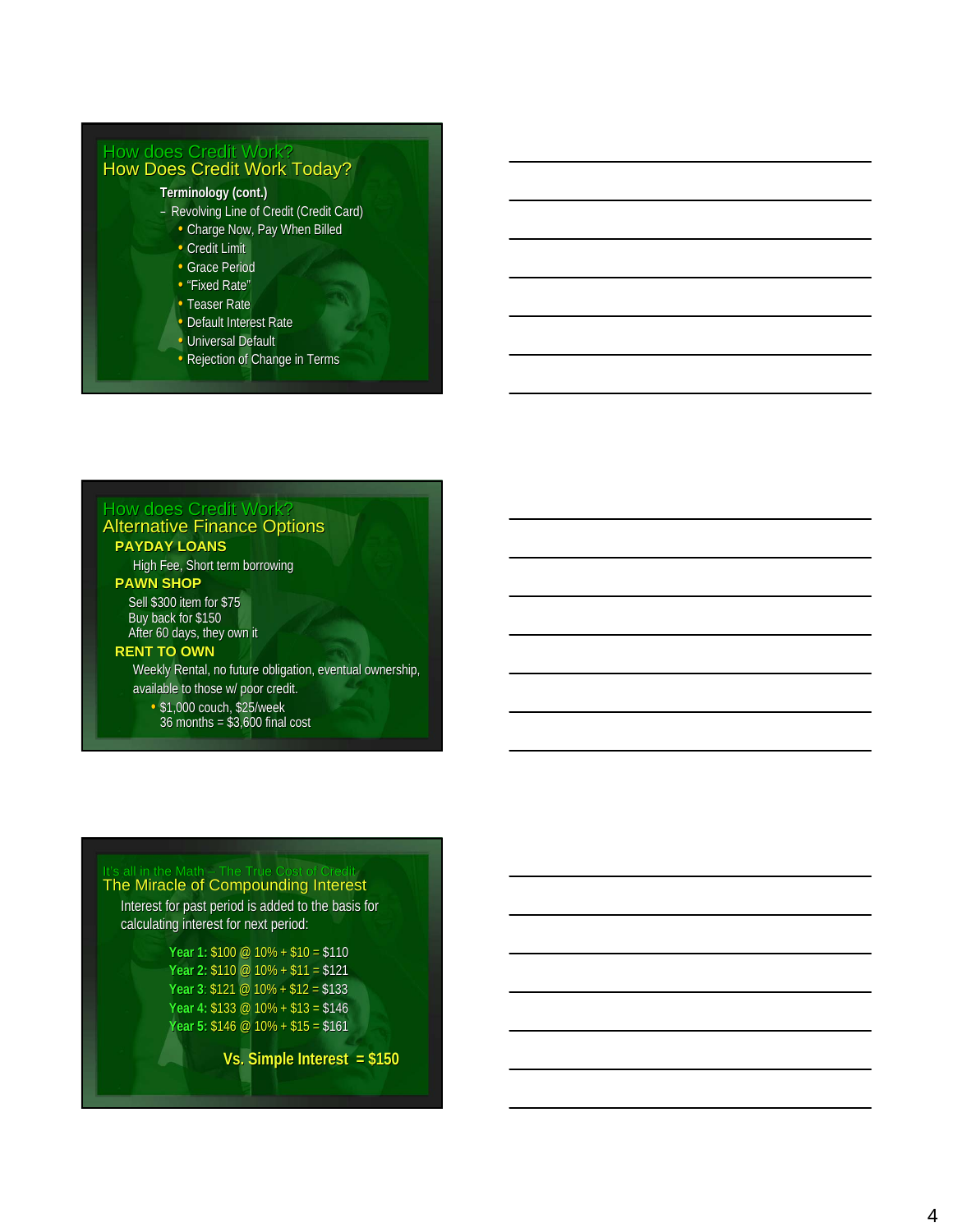



# It's all in the Math – The True Cost of Credit<br>**Compare the Cost of Credit**

**Loan 1** – \$10,000 / 36 months  $-5.5%$  interest

– \$500 origination fee

- **Loan 2** – \$10,000 / 36 months
- 7% interest 7% interest
	- No origination fee
	- $-$  \$308.77 Monthly pmt
- $-$  \$317.06 Monthly pmt  $-$  \$11,414.16 Total Cost – \$11,115.72 Total Cost \$11,115.72
	- **Lower interest rate does not Lower interest rate does not always result in lower total cost always result in lower total cost**

| <b>Smart vs. Expensive Uses of Credit</b><br><b>Wise Use of Credit</b><br>Purchase Washer & Dryer for Home: |       |                |                       |          |       |
|-------------------------------------------------------------------------------------------------------------|-------|----------------|-----------------------|----------|-------|
| Assumptions: Cost of Washer/Dryer: \$1,000 / Value of time (hourly) \$0.00                                  |       | Laundromat     | Home                  |          |       |
| Cost per load                                                                                               |       | \$4            | \$0                   |          |       |
| Soap                                                                                                        |       |                | Same.<br><b>Same</b>  |          |       |
| Electricity                                                                                                 |       | \$0\$          | \$1                   |          |       |
| Water                                                                                                       |       | \$0            | \$0.50                |          |       |
| Time wasted (hours)                                                                                         |       | 3              |                       | $\Omega$ |       |
| Drive cost (per trip)                                                                                       |       | \$5            | \$0                   |          |       |
| Depreciation                                                                                                |       | \$0            | \$100                 |          |       |
|                                                                                                             |       |                | <b>LOADS PER WEEK</b> |          |       |
|                                                                                                             | 1     | $\overline{2}$ | 4                     | 6        | 10    |
| <b>Net Annual Savings</b>                                                                                   | \$225 | \$300          | \$450                 | \$600    | \$900 |
| <b>Rate of Return</b>                                                                                       | 18%   | 27%            | 44%                   | 59%      | 90%   |
|                                                                                                             |       |                |                       |          |       |
| Rate of Return, Time = $$1/hr$ .                                                                            | 36%   | 44%            | 59%                   | 75%      | 105%  |

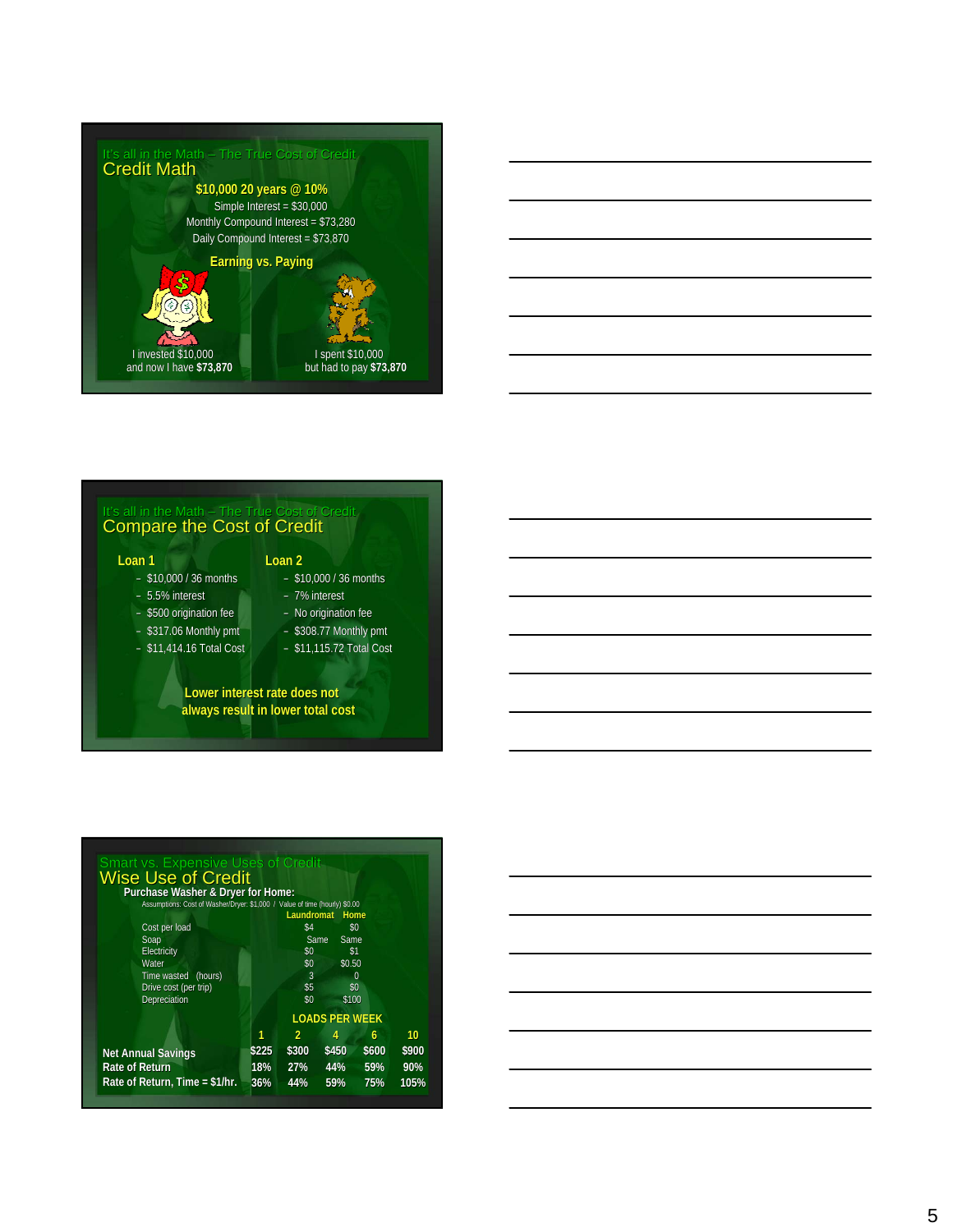### Smart vs. Expensive Uses of Credit **Other Wise Uses of Credit**



**Purchase Purchase** Home • Car • Durable Goods **Finance Education Emergencies Emergencies Home Renovations** 

**Refinance Higher Cost Credit Refinance Higher Cost Credit**

### Smart vs. Expensive Uses of Credit Potentially Expensive Uses of Credit

- Charging Dinner & Entertainment
- $\cdot$  Charging daily expenses
- Charging luxury purchases
- Paying one card with another ("Surfing")
- Speculating or gambling



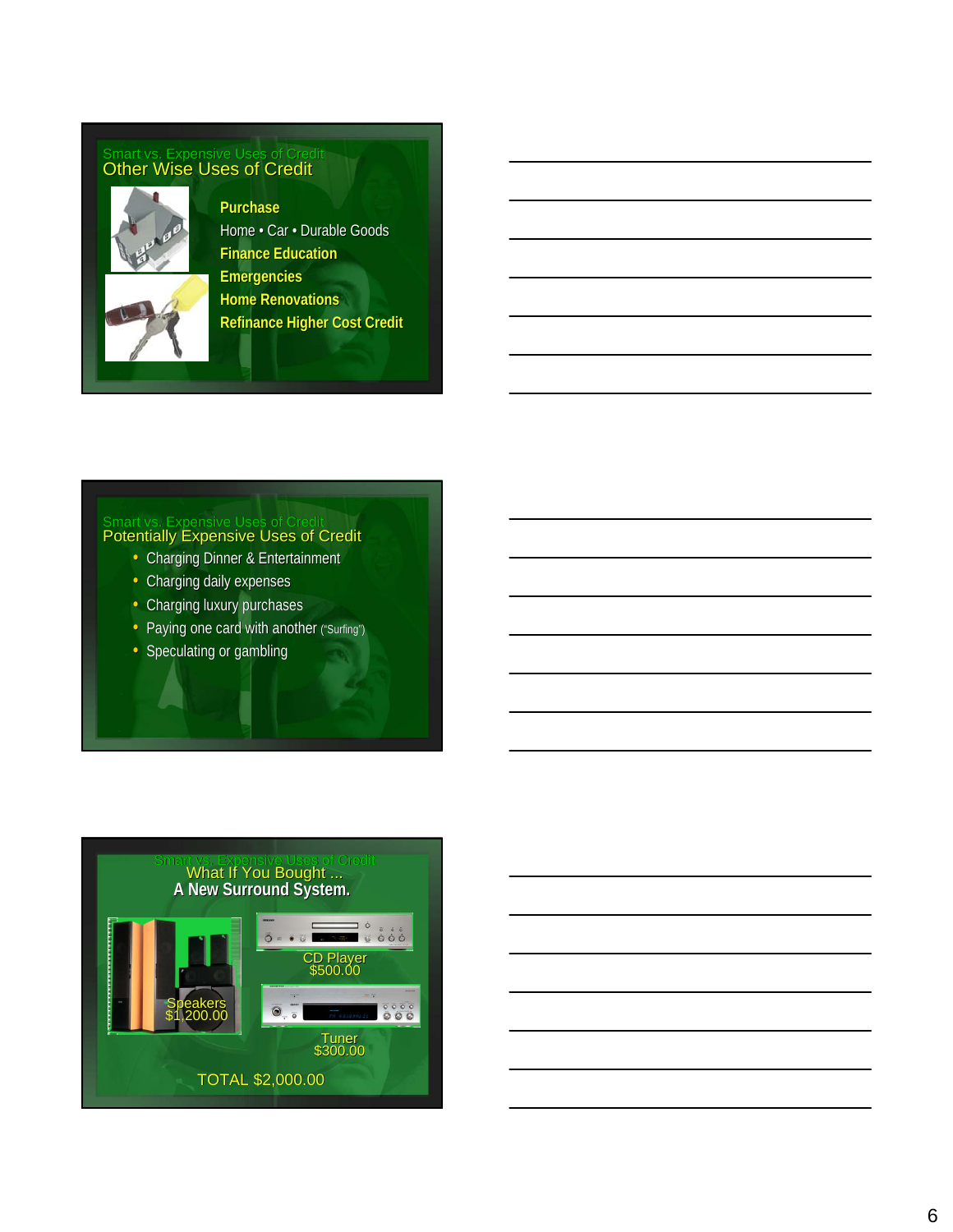# Smart vs. Expensive Uses of Credit

*And what if you use your credit card to buy the system if you use your card to buy the system*  and you make monthly payments of \$300?

Assume you never miss a payment and the annual *percentage rate on your card is percentage rate on your card is 8%.*

> What will the system end up costing you?

How long will it take you to pay for it? you to pay for it?



# Smart vs. Expensive Uses of Credit

- Now, instead of an 8% rate of interest , assume that, because of your poor credit rating, you must pay interest at the rate of the rate of **24.9%.**
- Also assume that you pay only the **MINIMUM MONTHLY PAYMENT** of \$45 per month  $(2.25\% \text{ of the balance}).$ 
	- How long will it take you to pay for it?
	- What will the system end up costing you?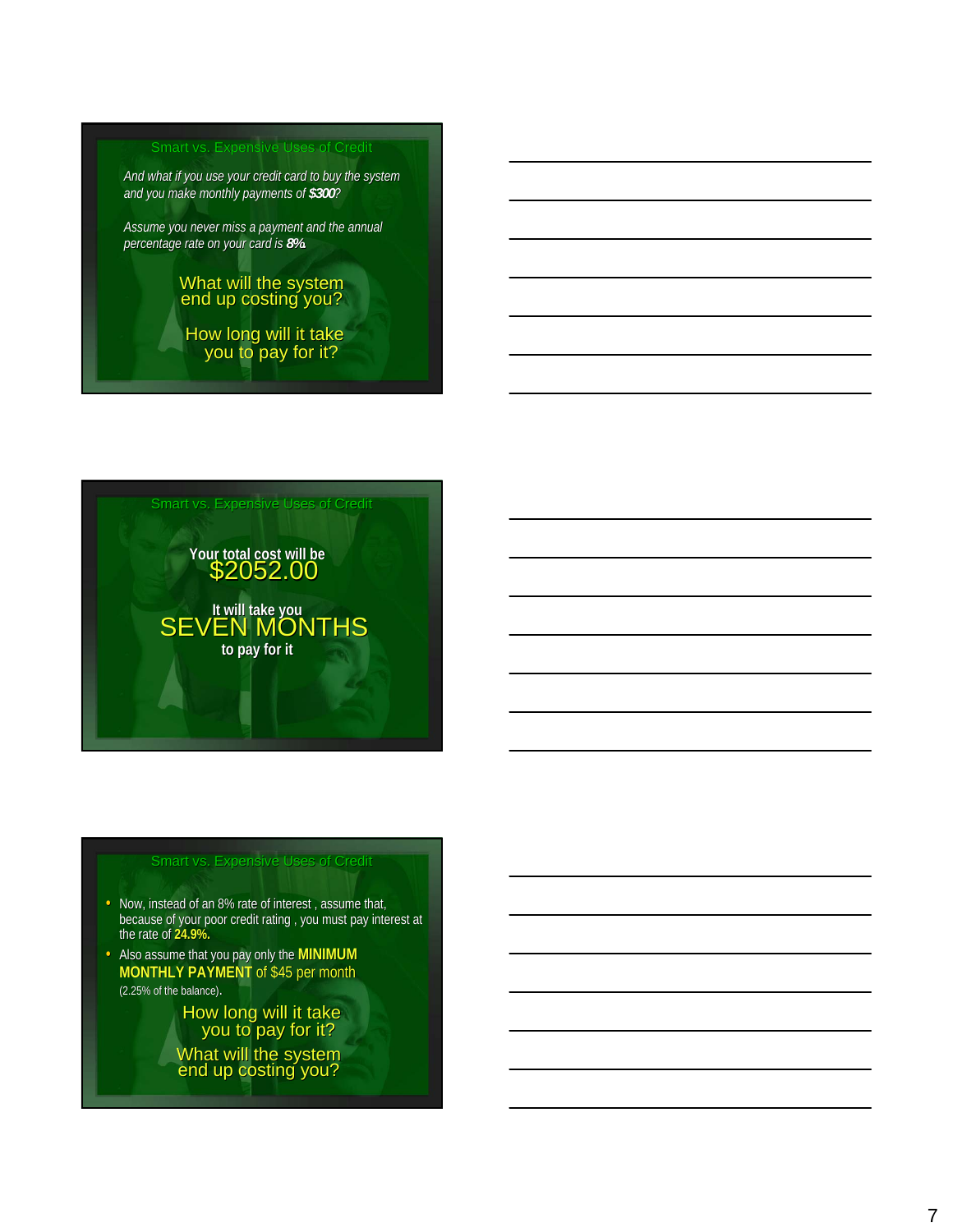



### The Benefits of Good Credit What are the Benefits of Good Credit?



- Lower cost to borrow money • Larger amounts available to **borrow**
- Many more credit options available
- Satisfy security clearance checks
- Satisfy employment background checks
- Insurance rates may be lower<br>• Easier access to credit in
- emergencies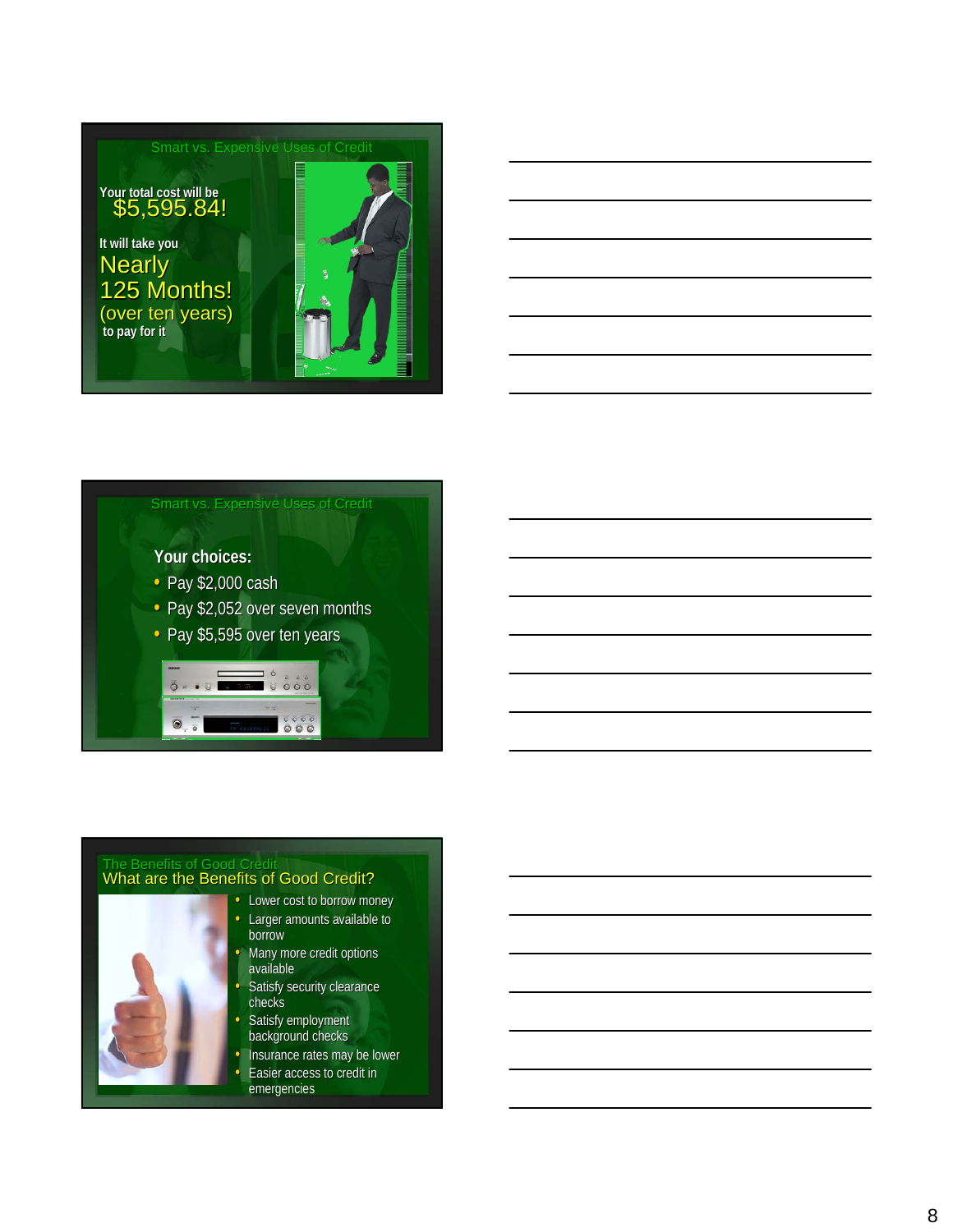### The Burdens of Bad Credit What are the Consequences of Bad Credit?

- Higher cost to borrow money Less money available to borrow
	- Many less credit options available
	- Unable to get security **clearances**
	- Denied employment in some positions
	- Insurance rates may be higher<br>Difficult to access credit in
	-
	- emergencies

# **Credit Tips** How to Establish Credit

- Using a checking account or debit card instead of a credit card
- Pay bills in full and on time
- Do not have many open credit card accounts
- Do not have a balance on your credit card exceeding more than 20-30% of your credit limit

# What is a Credit Bureau Report?

- 
- Voluntary Association of Merchants & Credit Grantors<br>• Each member submits information on its customers to the **Bureau**
- Each member has access to the information submitted by other members
- Bureau may obtain information from other sources: *Court records, property records, motor vehicle records, etc. etc.*
- Information from all sources are collected into one report for each person
- 3 largest Consumer Credit Bureaus: TransUnion, Experian, Equifax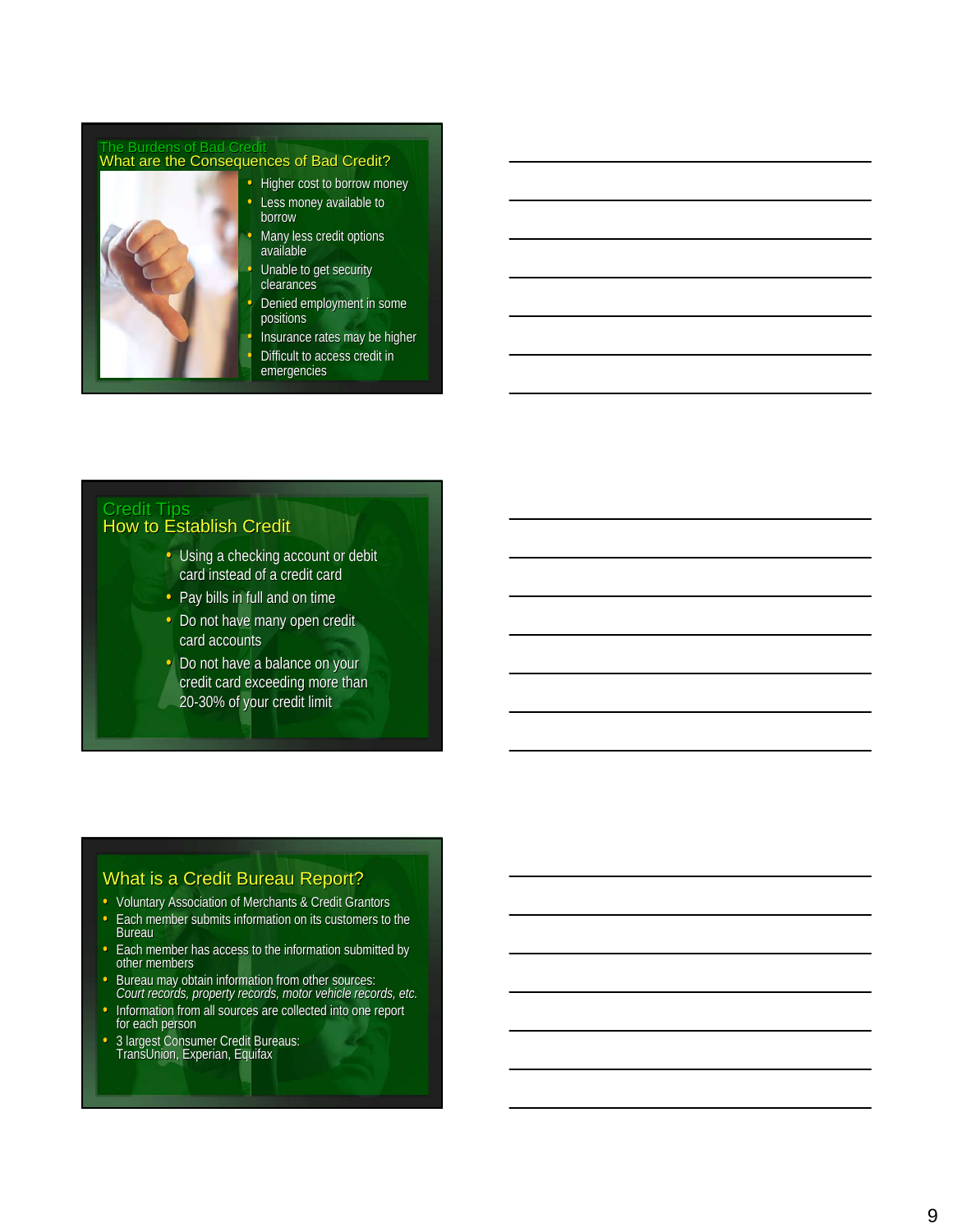# **Credit Bureau Reports**

- 
- Look back 7 to 15 years depending on basis for request.<br>• Shows the information last reported by the creditor to the bureau.<br>• May not show information of credit history with non-<br>members.
- 
- Consumers may request a copy of their credit bureau report once each year or if a creditor notifies you that they have denied you credit based on your credit report.
- Any inaccurate listing may be disputed by a consumer, triggering a re-investigation process.

# **www.annualcreditreport.com**

# **FICO Credit Scores**

- Determined by Fair ISSAC Corporation
- Analyzes data from credit report to determine a comparative score to compare your future likelihood to repay consumer credit advances
- Determined by past use of credit as recorded by the 3 credit reporting agencies
- Consumer credit score typically a 3-digit number between 300-850, 850 being the best
- Lenders purchase the score to evaluate creditworthiness

# FICO Credit Scores (cont.) FICO Credit Scores (cont.) **Used by lenders to determine your credit risk / interest rate**

**Lower FICO score = Lower FICO score higher interest Scores >700 = lower interest**



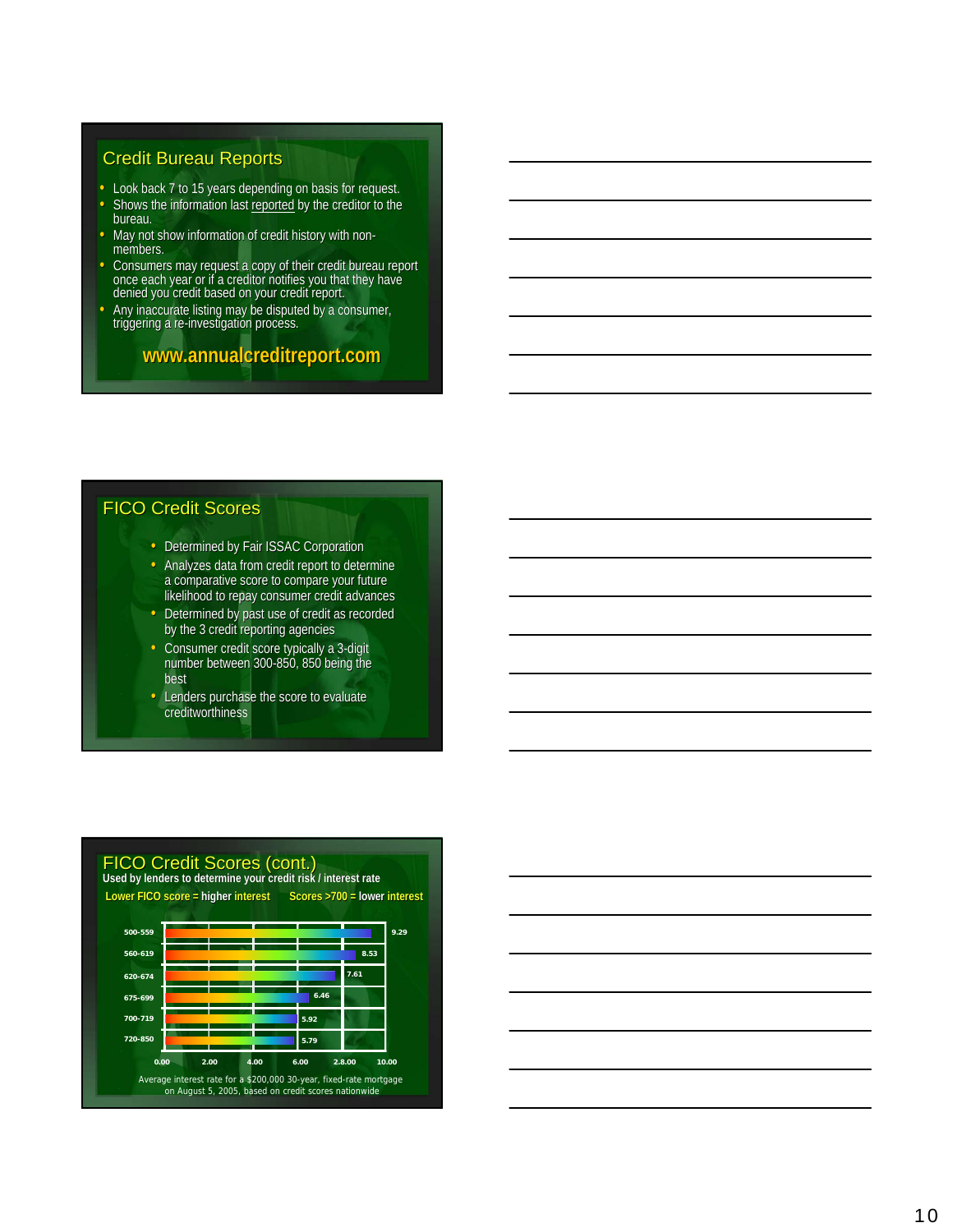# FICO Credit Scores (cont.)

- Also used by lenders:
	- To approve your credit application
	- To increase your credit limit
	- To determine treatment if you make a very late payment

FICO Scores are not part of your credit report. Learn more and obtain your scores; visit:

**www.myfico.com**

# Young Adults

- People under age 25 are fastest growing group of bankruptcy filers
- One out of five young adult households are in debt hardship (over 40% of income goes to debt payments each month)
- In last decade, youngest adults (18-24) saw credit card debt increase 104%
- Graduating college students average \$20,402 of debt-- \$3,262 on credit cards
- Individuals seeking credit counseling have average annual salary of \$29,425; average debt excluding mortgage or rent of \$23,184

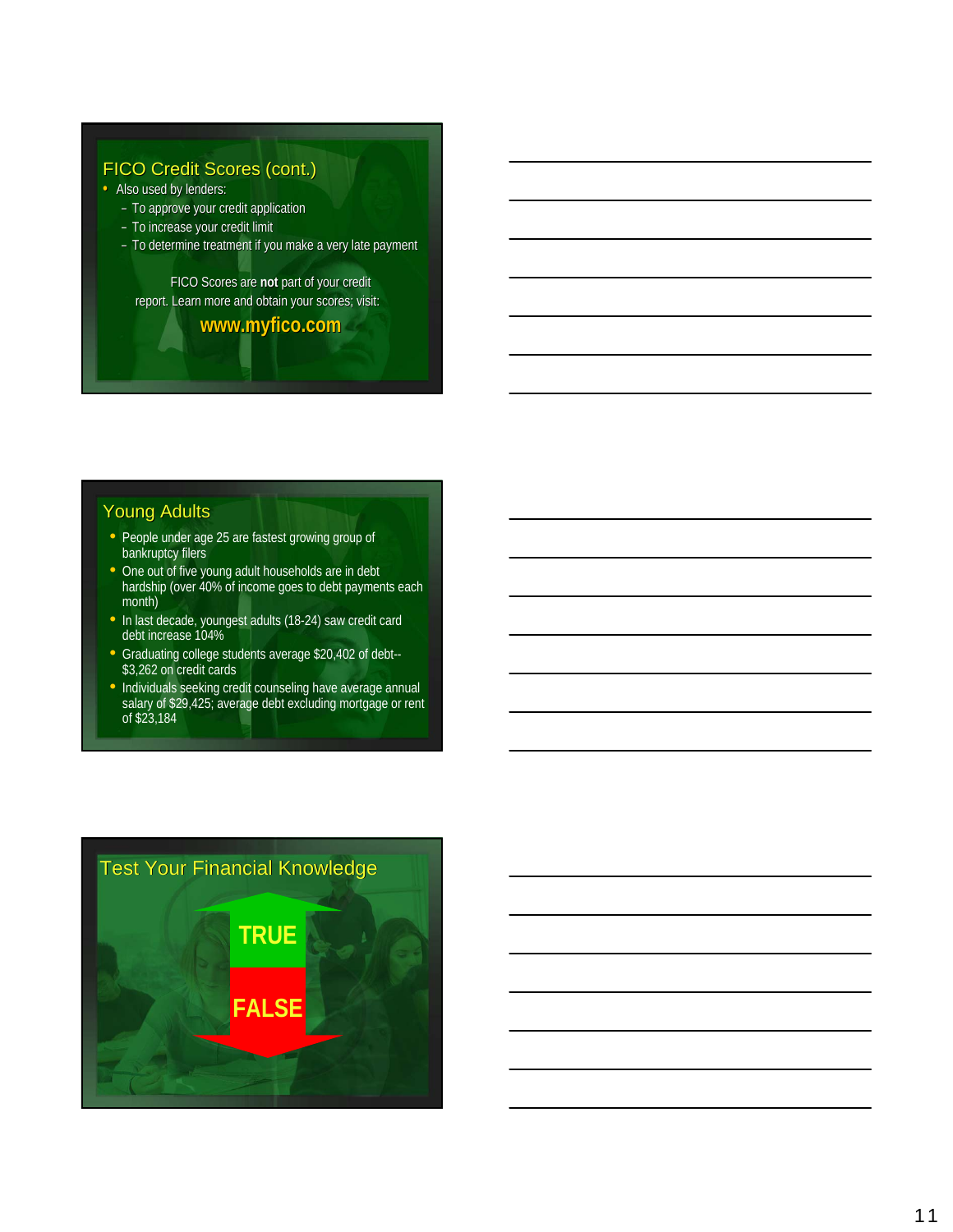# Test Your Financial Knowledge True or False?

All credit cards charge the same annual percentage rate of interest on the balance you owe.

# **FALSE**

- Different banks charge different rates. Other important terms vary also, such as annual fees, late fees, grace period.
- Check out this website for a comparison of terms:
	- www.cardtrak.com.
	- www.bankrate.com

# Test Your Financial Knowledge True or False?

The Annual Percentage Rate (APR) on a credit card can be changed at any time by the credit card issuer.

> The APR on your credit card can be changed AT **ANY TIME** by the credit card issuer.

**TRUE**

Change may take place just 45 days after first notice to the borrower.

You may reject the change and payoff the account under the old terms, but may not also make future charges to the account.

Rejection of the change must be made in writing and often sent to a specified address.

| TERMS & CONDITIONS<br>Authorization: When you sign and return the form for this credit card offer<br>. 'we', or 'us'), you agree to the<br>Bank USA, N.A. (<br>from<br>following:<br>5. As described in the Cardmember Agreement, we reserve the right to change<br>the terms of your account (including the APRs) at any time, for any reason, in                                                                                                                                                                                                                                                                                                                                                                                                                                                                                                                                                                                                                                 | Trans Union Corp., P.O. Box 97328, Jackson. MS 39288.<br>If we receive this form after the expiration date on the front, or the name<br>and address on the front differ from the information you submit to us, we                                                                                                                                                                                                                                                                                                                                                                                                                                                                                                                                                                        |
|------------------------------------------------------------------------------------------------------------------------------------------------------------------------------------------------------------------------------------------------------------------------------------------------------------------------------------------------------------------------------------------------------------------------------------------------------------------------------------------------------------------------------------------------------------------------------------------------------------------------------------------------------------------------------------------------------------------------------------------------------------------------------------------------------------------------------------------------------------------------------------------------------------------------------------------------------------------------------------|------------------------------------------------------------------------------------------------------------------------------------------------------------------------------------------------------------------------------------------------------------------------------------------------------------------------------------------------------------------------------------------------------------------------------------------------------------------------------------------------------------------------------------------------------------------------------------------------------------------------------------------------------------------------------------------------------------------------------------------------------------------------------------------|
| addition to APR increases that may occur for failure to comply with the terms<br>of your account.<br>DESCRIPTION OF PARTIES ENTITY ENTITY AND A ROOM PROFITER AND AND<br>4. Claims and disputes are subject to arbitration.<br>5. As described in the Cardmember Agreement, we reserve the right to change<br>the terms of your account (including the APRs) at any time, for any reason, in<br>addition to APR increases that may occur for failure to comply with the terms<br>of your account.<br>Notice About this Pre-Approved Offer:                                                                                                                                                                                                                                                                                                                                                                                                                                         | before we grant you credit, or we have actual knowledge of the adverse<br>obligation. All obligations on this account will be incurred in the interest of<br>your marriage or family. You understand that we may be required to give<br>notice of this account to your spouse. Married Wisconsin residents must furnish<br>their (the applicant's) name and social security number as well as the name and<br>address of their spouse to Cardmember Service at P.O. Box 15218, Wilmington,<br>DE 19850-5218.<br>Bank USA, N.A. is part of                                                                                                                                                                                                                                                |
| You have been "Pre-Approved" for this offer on the basis of criteria contained<br>on your credit report.<br>Before we finally approve you for a credit card, we will review your credit report<br>and the information you provide with your form to confirm that you continue to<br>meet these criteria and the other predetermined criteria for this offer. Based on<br>this review, you may not receive a card or you may receive a card with a credit<br>line as low as \$500. It is possible that certain applicants directly applying for a<br>credit card from us, now or in the future, could obtain cards on the same terms<br>or on more tayorable terms than the terms available through this offer.<br>You have the right to notify credit bureaus not to use your credit report in<br>connection with any credit or insurance transaction you do not initiate.<br>To exercise this right, please call 1-888-567-8688 or write to the credit bureau(s)<br>licied below: | <b>Attitiate Information Sharing:</b><br>affiliates may share<br>We and our<br>information about you among attiliates in order to offer products and services of<br>interest to you. If you would prefer that we do not share information from your<br>application, credit bureaus or third parties, please call us at 1-888-868-8618. For<br>more information about our information handling policies, visit us on the web at:<br>.com/privacypolicy.<br>http://www.<br>If you omit any information on the form, we may deny your request for an<br>account.<br>We cannot process the form if the mailing address has been changed to a<br>foreign address.<br>Return your offer in the envelope provided or mail to: Cardmember Service, P.O.<br>Rox 15201, Wilmington, DE 19850-5201. |
| Equitax Options, P.O. Box 740123, Atlanta, GA 30374-0123,<br>Experian Target Marketing, P.O. Box 919, Allen, TX 75013,                                                                                                                                                                                                                                                                                                                                                                                                                                                                                                                                                                                                                                                                                                                                                                                                                                                             | We comply with Section 326 of the USA PATRIOT Act. This law mandates<br>that we verify certain information about you while processing your account<br>anglication.                                                                                                                                                                                                                                                                                                                                                                                                                                                                                                                                                                                                                       |

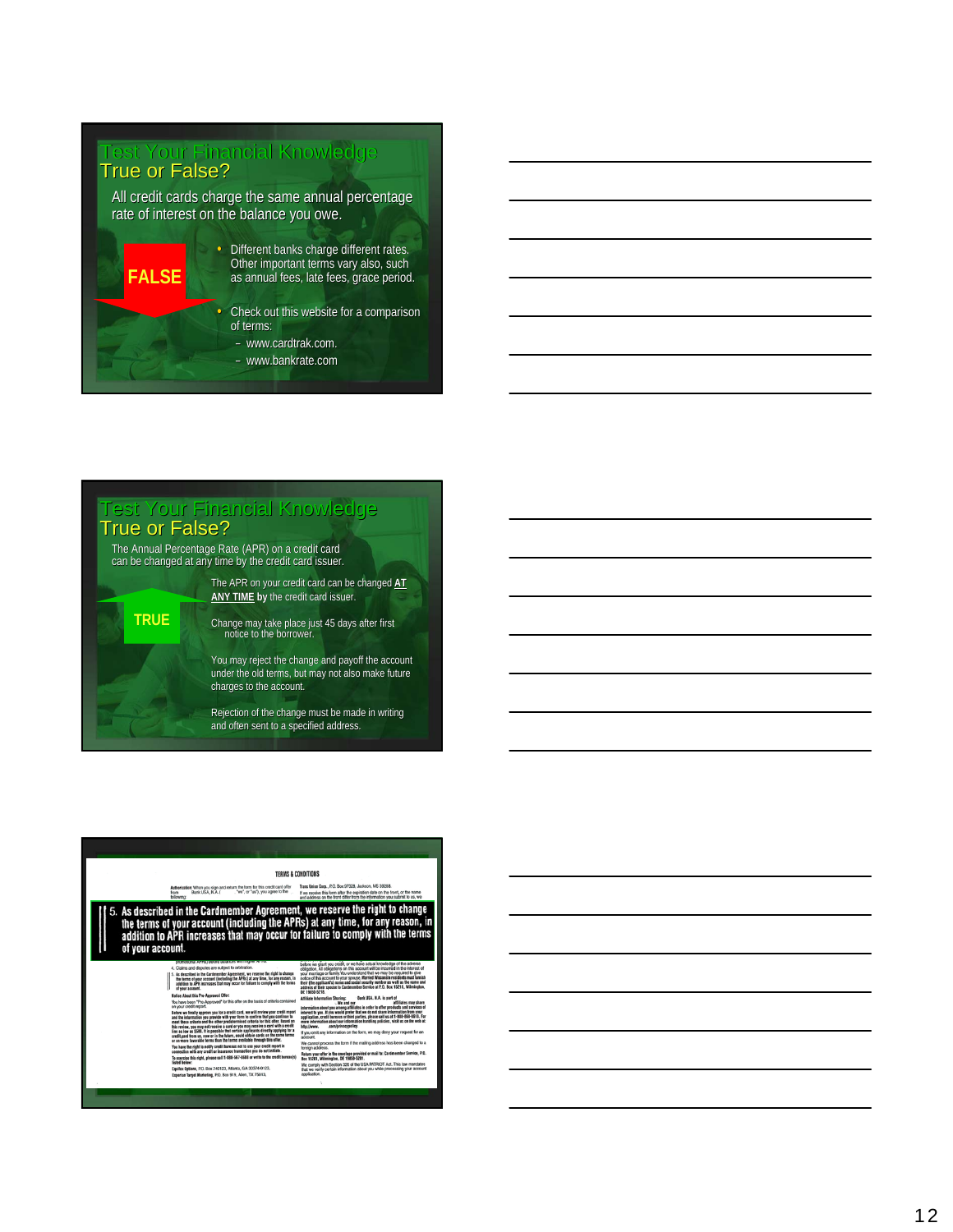### Is That Fair??

Understand what an open end revolving line of credit account "Credit Card") **is**, and what it is not:

The bank gives you access to credit to make purchases at most merchants. merchants.

You agree to pay the charged<br>amounts off as soon as you are<br>billed.

If you don't pay off the balance in<br>full, you agree to pay the bank the<br>finance charge in the current agreement.

You may always reject a change in the account terms by contacting the bank to terminate the account.

If you reject a change in terms<br>you cannot use the card and must pay the account bank according to<br>the terms prior to the proposed change.

It is NOT an agreement to lend you<br>money forever at the rate first agreed to.

# Test Your Financial Knowledge True or False?

If you pay your credit card balance in full each month, it doesn't matter what rate of interest the bank charges on your credit card.

**TRUE**

- Since you only pay interest on the unpaid amount each month, you *never pay any interest charge if you never interest charge pay the entire debt.*
- Exception: Some cash advances incur finance charges immediately

# Test Your Financial Knowledge True or False?

You pay no interest on a debit card purchase.

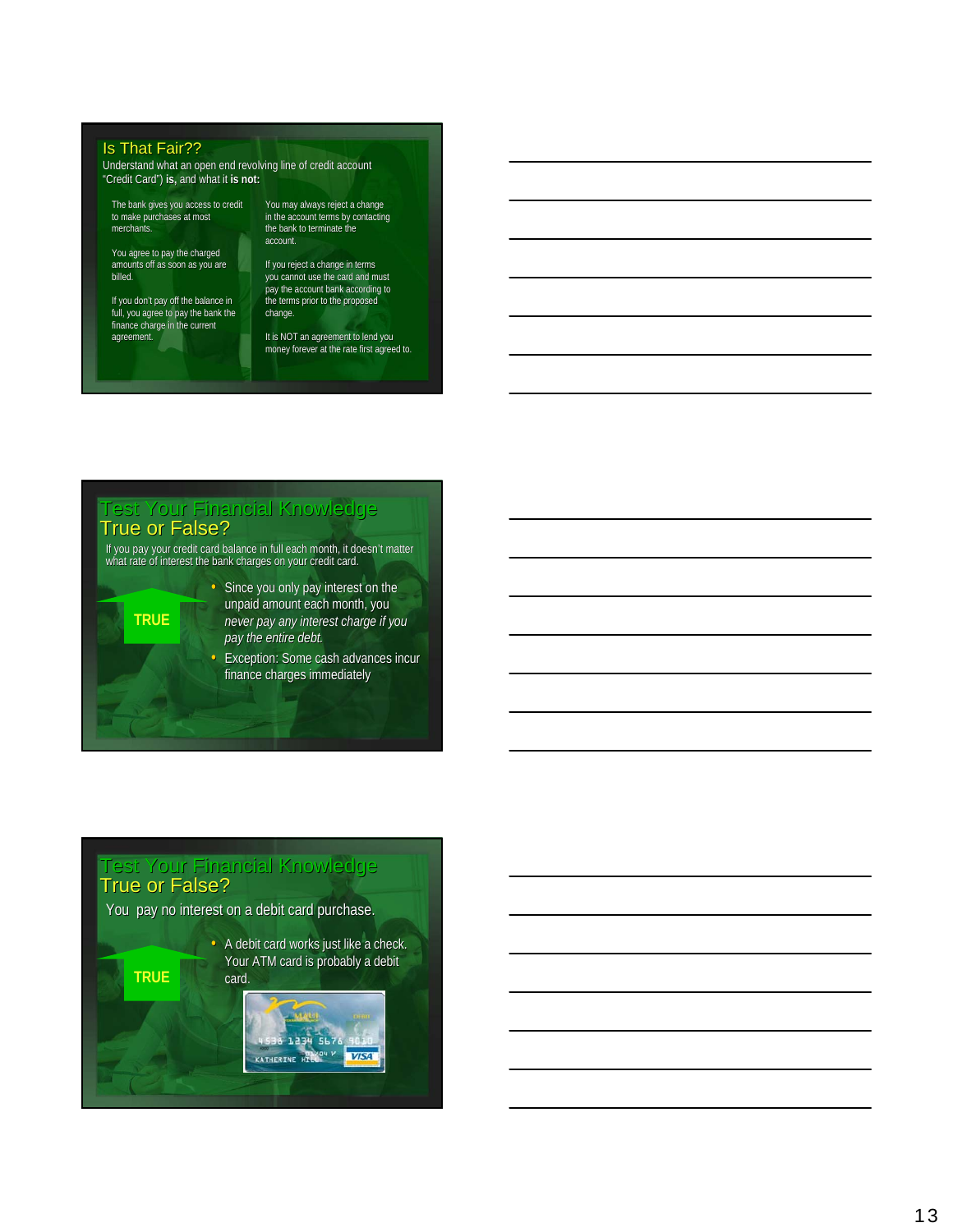# There is a credit report for everyone over the age of 18. Test Your Financial Knowledge True or False?

| <b>FALSE</b> | • There is a credit report only for those<br>who have established a credit history.<br>Having no credit history can also have<br>٠<br>adverse consequences. |
|--------------|-------------------------------------------------------------------------------------------------------------------------------------------------------------|
|              | DONCAR ELIZABETHY2 9923. MODELER, CELCARD, IL 4069393<br>CA banaben 001-05-0418**                                                                           |
|              | <b>MA ARMORA</b>                                                                                                                                            |
|              | <b>CATE RETOR</b><br>11.791                                                                                                                                 |
|              |                                                                                                                                                             |

# Test Your Financial Knowledge True or False?

If you are late making a few payments on your credit card, the interest rate you pay may increase sharply.

**TRUE**

• For example, on one Platinum VISA card, the rate jumps from  $4.9\%$  to 24% if you pay late or miss even one payment. Late charges also accrue.



# Test Your Financial Knowledge True or False?

If you miss just one or two payments on your credit card, it won't hurt your credit rating.



That negative information can legally remain on your report for **7 - 15 years. 15 years.**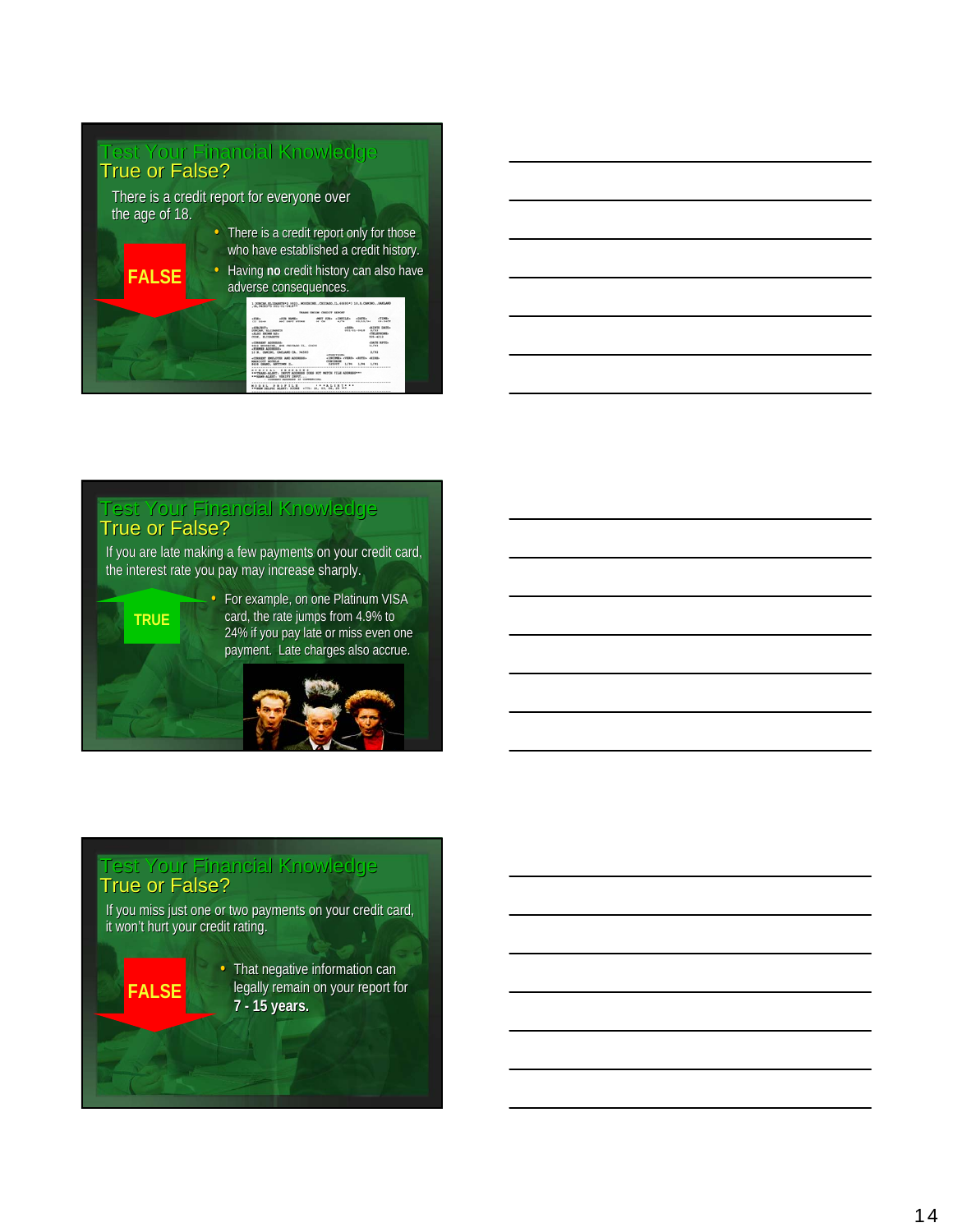# Test Your Financial Knowledge True or False?

If you apply for a car loan, the lender will probably review your credit report.

# **TRUE**

- People who lend you money will almost always review your credit report. If your credit is poor you may be unable to get a loan or your interest rate will be higher.
- You may receive free copies of your credit report each year.

# Test Your Financial Knowledge True or False?

When you apply to rent an apartment, your prospective landlord may review your credit report.

# **TRUE**

- Because you are promising to make future payments a landlord would want to know your past payment history. • Many landlords belong to Associations
- that retrieve and report information to the credit bureaus for them.

# Test Your Financial Knowledge True or False?

When you apply for a job, your prospective employer may review your credit report.

# **TRUE**

- $\overline{\phantom{a}}$  A prospective employer can review your credit report if you give written authorization.
- More employers are asking to see credit reports.
- $\cdot$  What happens if you refuse to let employers see report?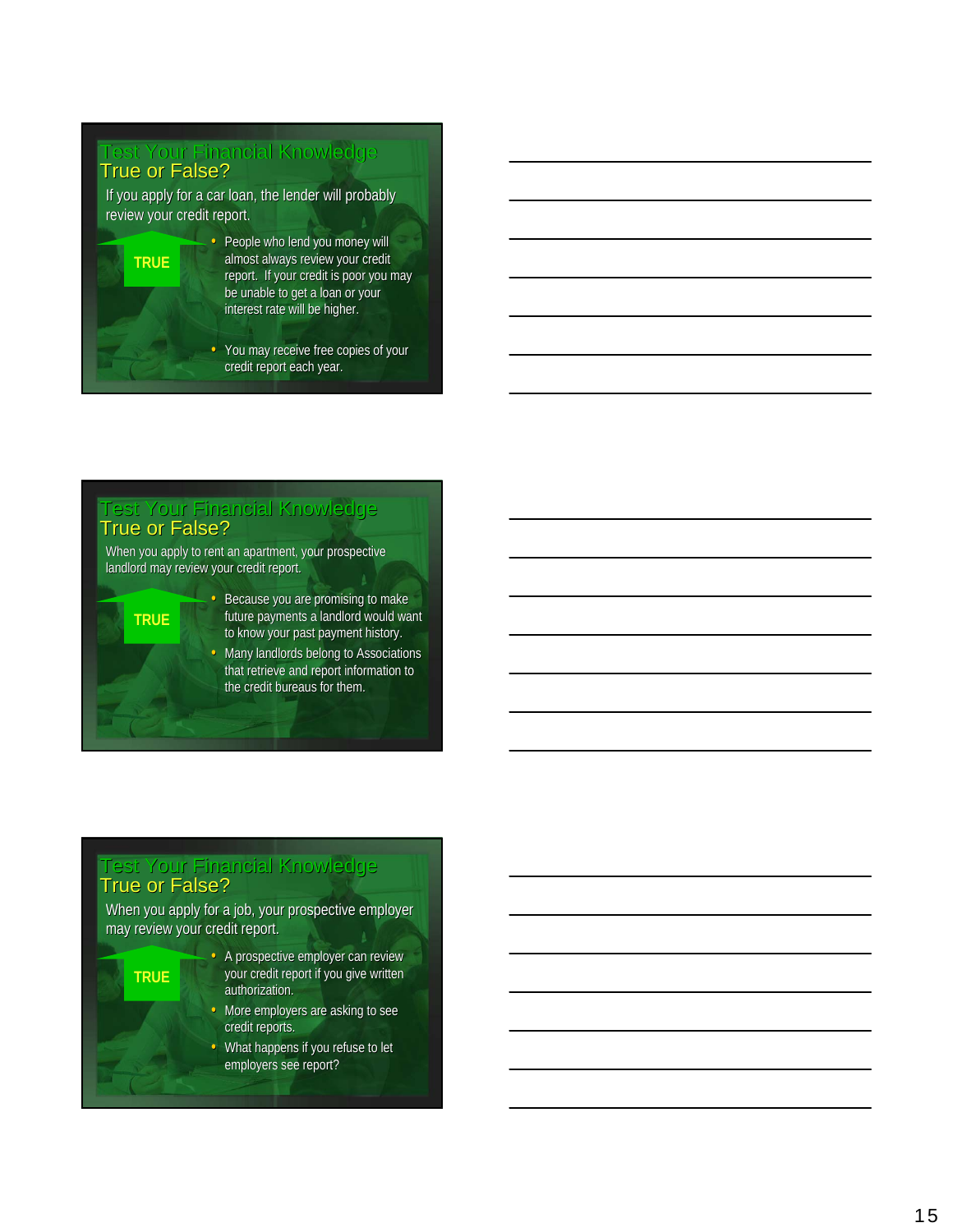# Test Your Financial Knowledge True or False?

# Bouncing just one check won't cause you credit problems.



**TRUE**

• If you bounce a check your bank may put your name in ChexSystems. You could be "blacklisted" by financial institutions for up to 5 years - this means you cannot use a checking account at many stores.

# Test Your Financial Knowledge True or False?

The average college student owes several thousand dollars in credit card debt today.

- Credit card debt is rising rapidly among young adults. young
- Don't fall into the trap of spending money you don't have.
- Doing so may result in you having to file bankruptcy.

# What if you get behind?

- Budgets only work when everything goes as planned.
- Job loss, illness & change in living situation most common reasons people get behind.
- EVERYONE gets behind in their finances at one time or another.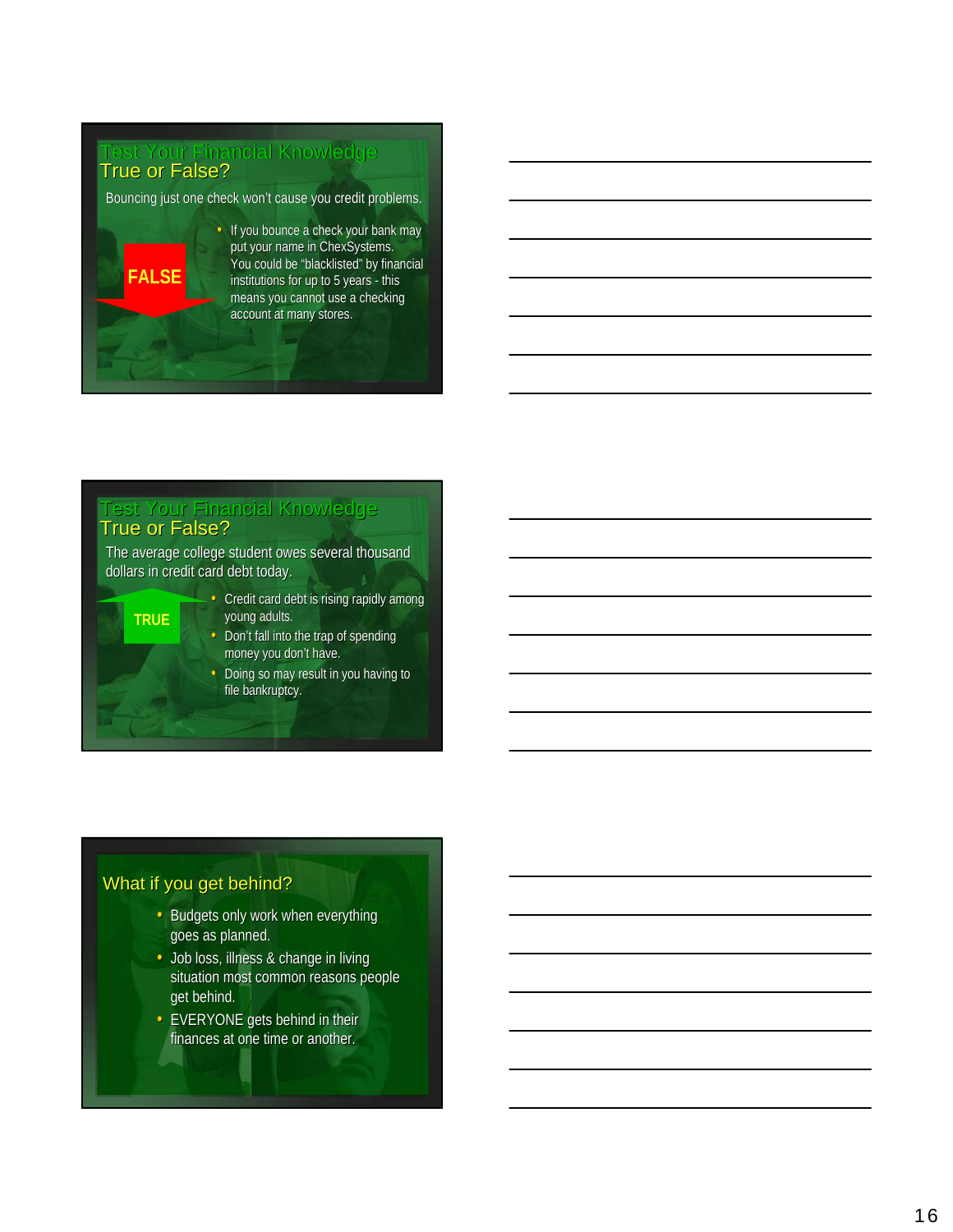# What to do if you get behind

# **DO**

- Adjust your budget
- Contact creditors – Come up with a realistic plan
- Stick to your plan
- Look for ways to increase Look for ways to increase income or limit expenses

**DON'T** 

- Ignore the problem and hope that it will go away.
- Try to maintain your old Try to maintain your old habits/budget
- Get upset or embarrassed

# Ignoring your creditors when you get behind

- $\cdot$  Telephone calls/letters from the creditor
- Telephone calls/letters from a collection agency
- Communication from an attorney
- $\cdot$  Filing of a lawsuit
- Issuance of Judgment

# Ignoring your creditors when you get behind  $(cont.)$

- Involuntary enforcement remedies
	- Wage Garnishment
	- Bank Account Seizure
	- Property Lien Foreclosure
	- Vehicle seizure
	- Mandatory Court Appearances